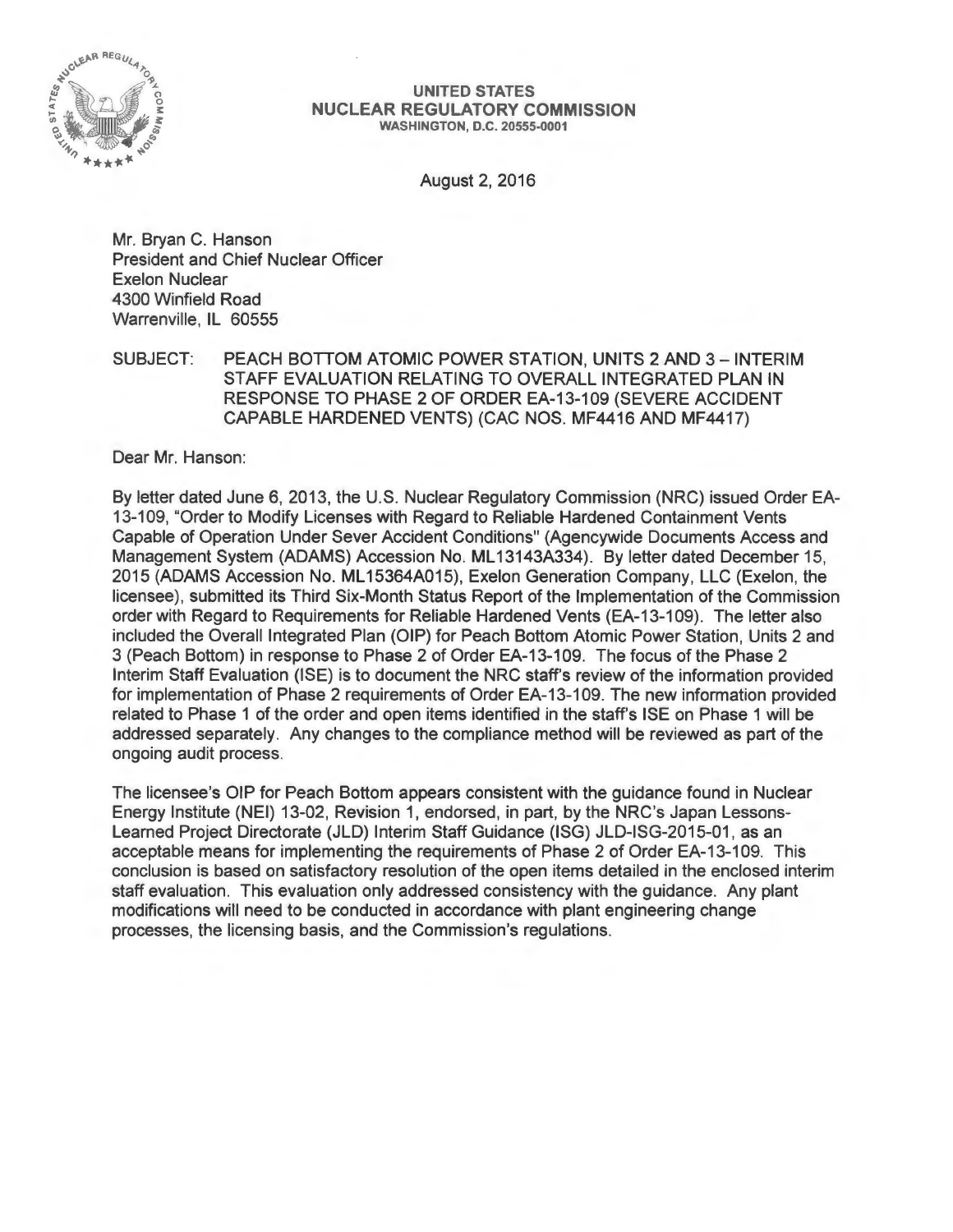B. Hanson - 2 -

If you have any questions, please contact Brian E. Lee, Project Manager, at 301-415-2916 or at Brian.Lee@nrc.gov.

Sincerely,

Klii ! C

Jéssie F. Quichocho, Chief Containment and Balance of Plant Branch Japan Lessons-Learned Division Office of Nuclear Reactor Regulation

Docket No(s). 50-277 and 50-278

Enclosure: Interim Staff Evaluation

cc w/encl: Distribution via Listserv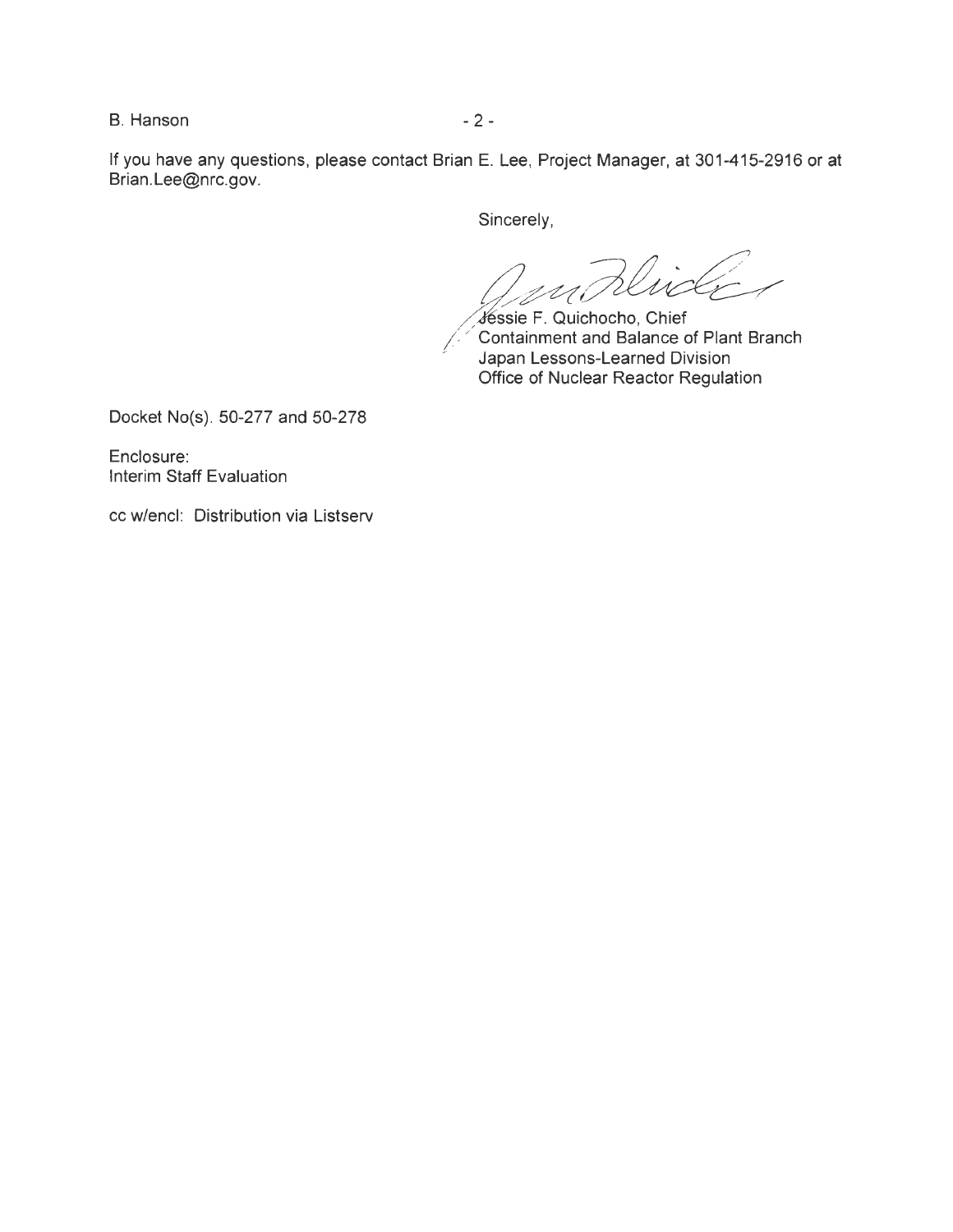

#### UNITED STATES NUCLEAR REGULATORY COMMISSION WASHINGTON, D.C. 20555-0001

# INTERIM STAFF EVALUATION BY THE OFFICE OF NUCLEAR REACTOR REGULATION

# RELATED TO ORDER EA-13-109 PHASE 2. MODIFYING LICENSES

# WITH REGARD TO RELIABLE HARDENED

# CONTAINMENT VENTS CAPABLE OF OPERATION UNDER

# SEVERE ACCIDENT CONDITIONS

# EXELON GENERATION COMPANY. LLC

# PEACH BOTTOM ATOMIC POWER STATION. UNITS 2 AND 3

# DOCKET NOS. 50-277 AND 50-278

# 1.0 INTRODUCTION

By letter dated June 6, 2013, the U.S. Nuclear Regulatory Commission (NRC, the Commission) issued Order EA-13-109, "Order Modifying Licenses with Regard to Reliable Hardened Containment Vents Capable of Operation under Severe Accident Conditions" [Reference 1]. The order requires licensees to implement its requirements in two phases. In Phase 1, licensees of boiling-water reactors (BWRs) with Mark I and Mark II containments shall design and install a venting system that provides venting capability from the wetwell during severe accident conditions. In Phase 2, licensees of BWRs with Mark I and Mark II containments shall design and install a venting system that provides venting capability from the drywell under severe accident conditions, or, alternatively, those licensees shall develop and implement a reliable containment venting strategy that makes it unlikely that a licensee would need to vent from the containment drywell during severe accident conditions. As required by Order EA-13- 109, Exelon Generation Company, LLC (Exelon, the licensee) submitted its Overall Integrated Plan (OIP) for Peach Bottom Atomic Power Station, Units 2 and 3 (PBAPS, Peach Bottom) for Phase 1 on June 30, 2014 [Reference 2]. The NRC staff's evaluation of the licensee's OIP for implementation of Phase 1 requirements was provided in the interim staff evaluation (ISE) for Phase 1 on February 12, 2015 [Reference 3].

This ISE focuses on the staff's review of the information provided for implementation of the Phase 2 requirements of Order EA-13-109. Phase 2 of Order EA-13-109 requires that BWRs with Mark I and Mark II containments have either a vent path from the containment drywell or a strategy that makes it unlikely that venting would be needed from the drywell before alternate, reliable containment heat removal and pressure control is reestablished. The second phase is not required to be installed concurrently with the first phase. The second phase shall be implemented no later than startup from the first refueling outage that begins after June 30, 2017, or June 30, 2019, whichever comes first.

**Enclosure**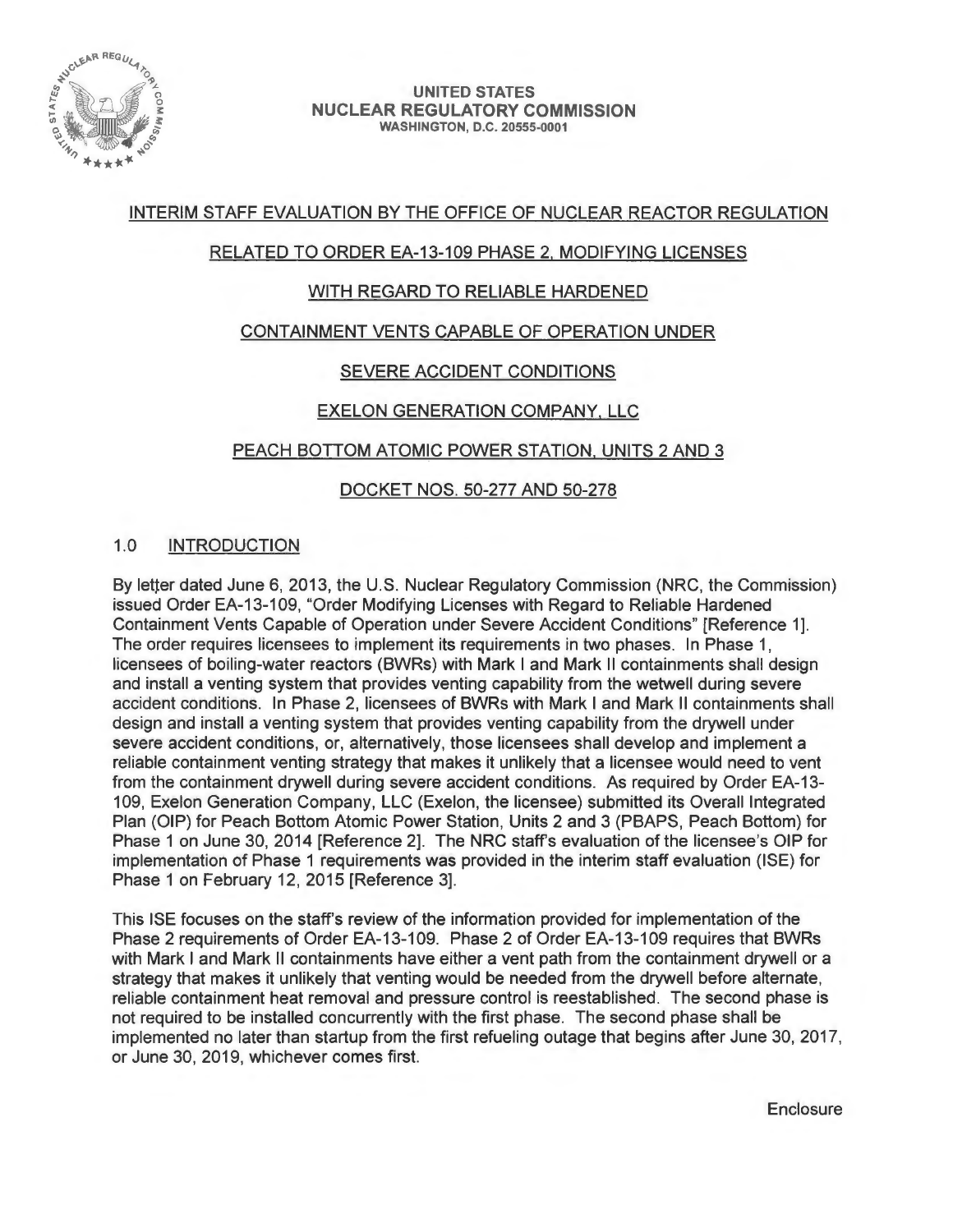By letter dated December 15, 2015 [Reference 4], Exelon provided its OIP for Peach Bottom in compliance with Section IV, Condition D.2 of Order EA-13-109. The OIP describes the licensee's currently proposed modifications to systems, structures, and components, new and revised guidance, and strategies that it intends to implement in order to comply with the requirements of Phase 2 of Order EA-13-109. The OIP also includes the third 6-month update for Phase 1 of the order in accordance with Section IV, Condition D.3 of Order EA-13-109. As stated above, this ISE will focus on the staff's review of information provided in the OIP related to implementation of requirements for Phase 2 of the order. In specific areas where Phase 1 requirements are associated with the Phase 2 strategy, it is addressed in this ISE.

# 2.0 REGULATORY EVALUATION

Following the events at the Fukushima Dai-ichi nuclear power plant on March 11, 2011 , the NRC established a senior-level agency task force referred to as the Near-Term Task Force (NTTF). The NTTF was tasked with conducting a systematic and methodical review of the NRC regulations and processes and determining if the agency should make improvements to these programs in light of the events at Fukushima Dai-ichi. As a result of this review, the NTTF developed a set of recommendations, documented in SECY-11-0093, "Near-Term Report and Recommendations for Agency Actions Following the Events in Japan," dated July 12, 2011 [Reference 5] . These recommendations were enhanced by the NRC staff following interactions with stakeholders. Documentation of the NRC staff's efforts is contained in the Commission's Staff Requirements Memorandum (SRM) for SECY-11-0124, "Recommended Actions to be Taken without Delay from the Near-Term Task Force Report," dated September 9, 2011 [Reference 6], and SECY-11-0137, "Prioritization of Recommended Actions to be Taken in Response to Fukushima Lessons Learned," dated October 3, 2011 [Reference 7].

As directed by the Commission's SRM for SECY-11-0093 [Reference 8], the NRC staff reviewed the NTTF recommendations within the context of the NRC's existing regulatory framework and considered the various regulatory vehicles available to the NRC to implement the recommendations. SECY-11-0124 and SECY-11-0137 established the NRC staff's prioritization of the recommendations based upon the potential safety enhancements.

On February 17, 2012, the NRC staff provided SECY-12-0025, "Proposed Orders and Requests for Information in Response to Lessons Learned from Japan's March 11, 2011 , Great Tohoku Earthquake and Tsunami" [Reference 9], to the Commission, including the proposed order to implement the installation of a reliable hardened containment venting system (HCVS) for Mark I and Mark II containments. As directed by SRM-SECY-12-0025 [Reference 10], the NRC staff issued Order EA-12-050, "Order Modifying Licenses with Regard to Reliable Hardened Containment Vents" (Reference 11], which required licensees to install a reliable HCVS for Mark I and Mark II containments.

While developing the requirements for Order EA-12-050, the NRC acknowledged that questions remained about maintaining containment integrity and limiting the release of radioactive materials if the venting systems were used during severe accident conditions. The NRC staff presented options to address these issues for Commission consideration in SECY-12-0157, "Consideration of Additional Requirements for Containment Venting Systems for Boiling Water Reactors with Mark I and Mark II Containments" (Reference 12]. In the SRM for SECY-12-0157 [Reference 13], the Commission directed the staff to issue a modification to Order EA-12-050,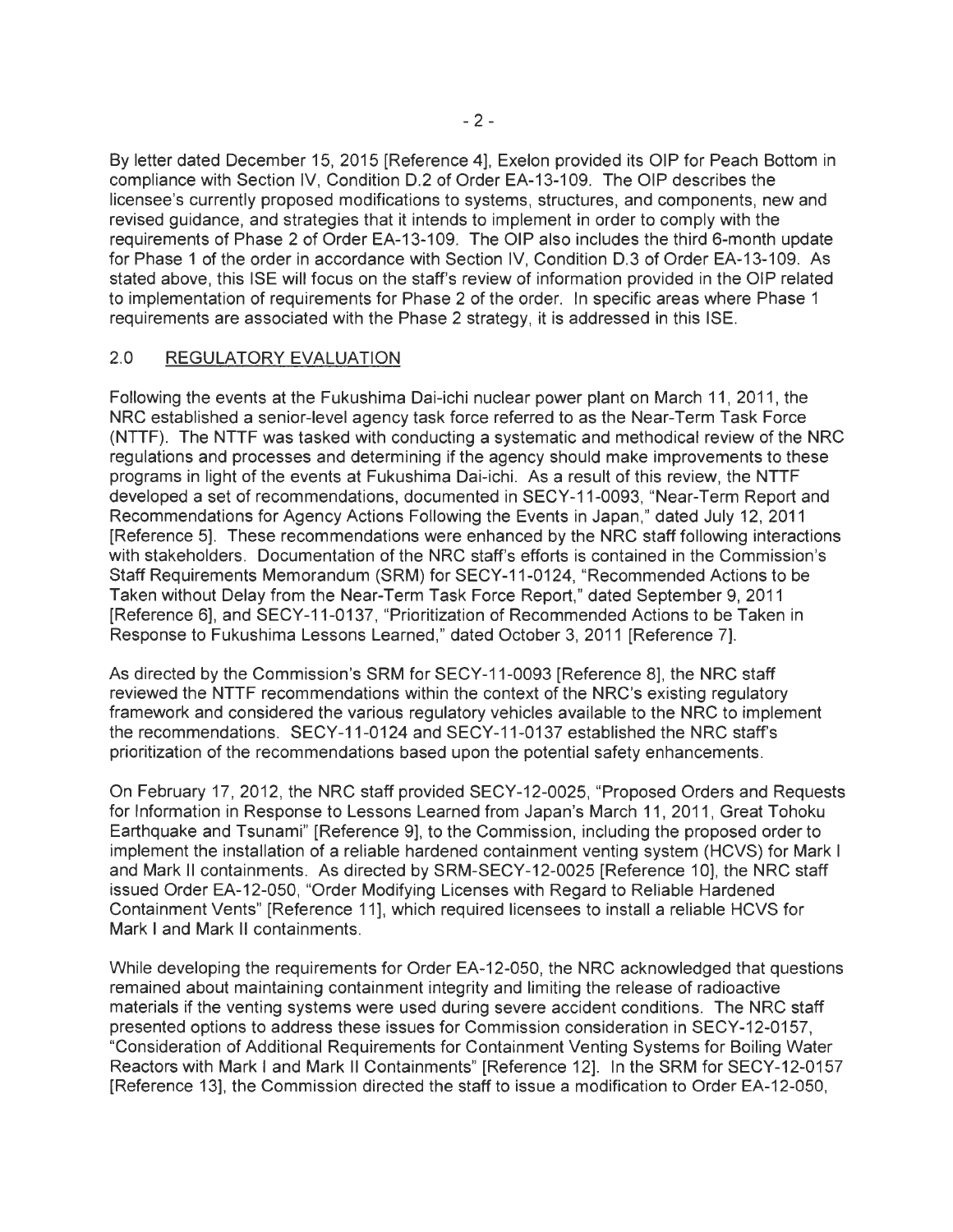requiring licensees with Mark I and Mark II containments to "upgrade or replace the reliable hardened vents required by Order EA-12-050 with a containment venting system designed and installed to remain functional during severe accident conditions." The NRC staff held a series of public meetings following issuance of SRM SECY-12-0157 to engage stakeholders on revising the order. Accordingly, by letter dated June 6, 2013, the NRC issued Order EA-13-109, "Order Modifying Licenses with Regard to Reliable Hardened Containment Vents Capable of Performing under Severe Accident Conditions."

Order EA-13-109, Attachment 2, requires that BWRs with Mark I and Mark II containments have a reliable, severe-accident capable HCVS. This requirement shall be implemented in two phases. In Phase 1, licensees of BWRs with Mark I and Mark II containments shall design and install a venting system that provides venting capability from the wetwell during severe accident conditions. Severe accident conditions include the elevated temperatures, pressures, radiation levels, and combustible gas concentrations, such as hydrogen and carbon monoxide, associated with accidents involving extensive core damage, including accidents involving a breach of the reactor vessel by molten core debris. In Phase 2, licensees of BWRs with Mark I and Mark II containments shall design and install a venting system that provides venting capability from the drywell under severe accident conditions , or, alternatively, those licensees shall develop and implement a reliable containment venting strategy that makes it unlikely that a licensee would need to vent from the containment drywell during severe accident conditions.

On November 12, 2013, the Nuclear Energy Institute (NEI) issued NEI 13-02, "Industry Guidance for Compliance with Order EA-13-109," Revision 0 [Reference 14] to provide guidance to assist nuclear power reactor licensees with the identification of measures needed to comply with the requirements of Phase 1 of the HCVS order. On November 14, 2013, the NRC staff issued Japan Lessons-Learned Project Directorate (JLD) interim staff guidance (ISG) JLD-ISG-2013-02, "Compliance with Order EA-13-109, 'Order Modifying Licenses with Regard to Reliable Hardened Containment Vents Capable of Performing under Severe Accident Conditions"' [Reference 15], endorsing, in part, NEI 13-02, Revision 0, as an acceptable means of meeting the requirements of Phase 1 of Order EA-13-109, and published a notice of its availability in the Federal Register (FR) [November 25, 2013, 78 FR 70356]. As required by the order, the licensee submitted its OIP for Peach Bottom for Phase 1 on June 30, 2014. As stated above, the NRC staff issued its interim staff evaluation for implementation of Phase 1 requirements on February 12, 2015 [Reference 3].

On April 23, 2015, the NEI issued NEI 13-02, "Industry Guidance for Compliance with Order EA-13-109," Revision 1 [Reference 16] to provide guidance to assist nuclear power reactor licensees with the identification of measures needed to comply with the requirements of Phase 2 of Order EA-13-109. On April 29, 2015, the NRC staff issued Japan Lessons-Learned Project Directorate (JLD) interim staff guidance (ISG) JLD-ISG-2015-01 , "Compliance with Phase 2 of Order EA-13-109, 'Order Modifying Licenses with Regard to Reliable Hardened Containment Vents Capable of Performing under Severe Accident Conditions'" [Reference 17], endorsing, in part, NEI 13-02, Revision 1, as an acceptable means of meeting the requirements of Phase 2 of Order EA-13-109, and published a notice of its availability in the FR [May 7, 2015, 80 FR 26303]. Licensees are free to propose alternate methods for complying with the requirements of Order EA-13-109.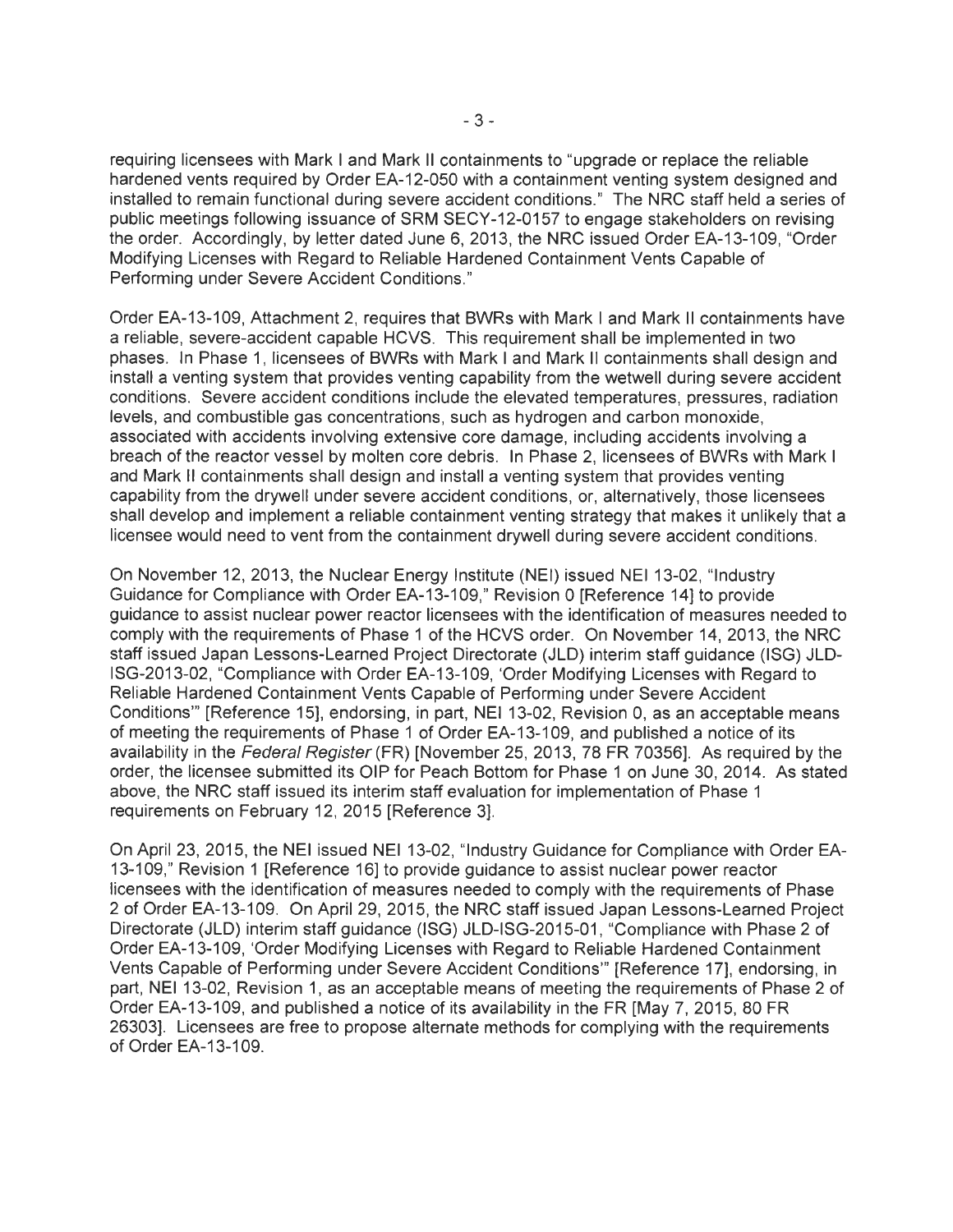By letter dated May, 27, 2014 [Reference 18], the NRC notified all BWR Mark I and Mark II licensees that the staff will be conducting audits of the implementation of Order EA-13-109. This letter described the audit process to be used by the staff in its review of the information contained in licensee's submittals in response to Phase 1 of Order EA-13-109. The staff is using a similar process for its review of the information submitted for implementation of Phase 2 requirements of the order.

# 3.0 TECHNICAL EVALUATION

Peach Bottom is a dual unit General Electric BWR, each unit having an independent reactor building and a Mark I primary containment system. To implement the Phase 1 HCVS requirements of Order EA-13-109, the licensee plans to upgrade the venting capability from the containment wetwell to provide a reliable, severe accident capable hardened vent to assist in preventing core damage and, if necessary, to provide venting capability during severe accident conditions. To implement the Phase 2 (alternate strategy) requirements, the licensee plans to provide (i) a capability for severe accident water addition (SAWA), which will include a combination of permanently installed and portable equipment to provide a means to add water to the reactor pressure vessel (RPV) following a severe accident and monitor system and plant conditions and (ii) a severe accident water management (SAWM) strategy and guidance for controlling the water addition to the RPV for the sustained operating period. The OIP describes evaluations of temperature and radiological conditions to ensure that operating personnel can safely access and operate controls and support equipment. In addition, the OIP describes programmatic changes that include procedures, training, drills, and maintenance for SAWA and SAWM actions.

# 3.1 GENERAL INTEGRATED PLAN ELEMENTS AND ASSUMPTIONS

# 3.1.1 Evaluation of Extreme External Hazards

Extreme external hazards for Peach Bottom were evaluated in the Peach Bottom OIP in response to Order EA-12-049 (Mitigation Strategies) [Reference 21]. In the Peach Bottom ISE for Mitigation Strategies [Reference 20], the NRC staff documented an analysis of Peach Bottom's extreme external hazards evaluation. The following extreme external hazards screened in: Seismic, External Flooding, Extreme Cold, High Winds, and Extreme High Temperature]. There were no extreme external hazards that were screened out. The NRC staff's review confirmed that the licensee's approach described in the Peach Bottom OIP in response to Order EA-12-049 (Mitigation Strategies), is consistent with the guidance found in NEI 12-06 [Reference 27], as endorsed by JLD-ISG-2012-01 [Reference 28], and that the requirements of Order EA-12-049 will be met for screening of the extreme external hazards if these requirements are implemented as described.

# 3.1.2 Assumptions

In its OIP, the licensee stated that it has adopted a set of generic assumptions associated with Order EA-13-109 Phase 1 and Phase 2 actions. The NRC staff reviewed the information in the OIP and determined that the set of generic assumptions appear to establish a baseline for HCVS evaluation consistent with the guidance found in NEI 13-02, Revision 1, as endorsed, in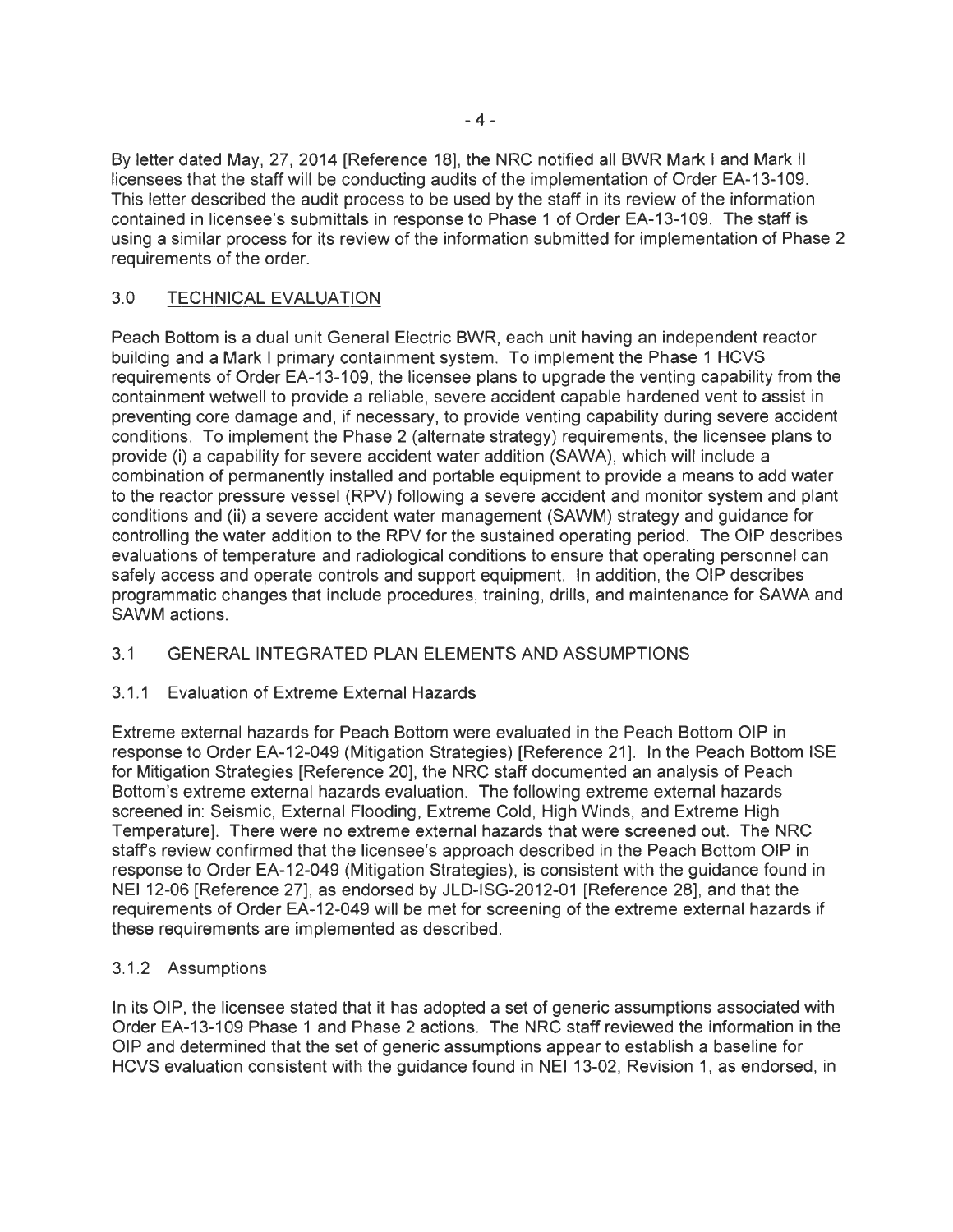part, by JLD-ISG-2013-02 and JLD-ISG-2015-01 as an acceptable method to implement the requirements of Order EA-13-109.

The NRC staff's review also noted that there were five plant-specific assumptions added for implementation of Phase 2 requirements of the order in the OIP. The new plant-specific assumptions include:

- PBAPS-2 PBAPS Probable Maximum Flood warning time provides sufficient time to perform plant shutdown and cooldown and there is significantly more time and staffing to deploy FLEX/SAWA equipment. Flood levels impede access to the east side (river side) of the plant and a portion of the north and south sides. Flooding does not reach the RB and does not affect HCVS venting capabilities.
- PBAPS-3 Modifications that allow a FLEX DG to recharge the HCVS battery are assumed to have been installed such that a FLEX DG can be credited for HCVS operation beyond the initial 24-hour sustained operational period.
- PBAPS-4 The rupture disk will be manually breached, using the Argon purge system, if required for anticipatory venting during an ELAP.
- PBAPS-5 The MCR is located in the control structure within the Radwaste Building. This location has substantial structural walls and features independent of the RB. The HCVS vent routing external to the RB is vertical with the exception of the point at which it exits the RB.
- PBAPS-6 The HCVS external piping exits the RB at ground level, at the RB west wall facing the cliff and is routed to above the RB roof level. PBAPS has performed a TORMIS evaluation and determined the probability of tornado generated missiles. This piping consists of large bore (16-inches nominal diameter) piping and its piping supports, and the pipe has less than 300 square feet of cross section. Note that the original radiation monitoring system detector and associated cabling, that was mounted externally, will be located with the revised design to inside the RB.

The NRC staff reviewed the information in the OIP and determined that the additional plant specific assumptions for Peach Bottom does not appear to create deviations from the guidance found in NEI 13-02, as endorsed, in part, by JLD-ISG-2013-02 as an acceptable method to implement the requirements of Order EA-13-109.

### 3.1.3 Compliance Timeline and Deviations

In Part 1 of its OIP, the licensee stated that compliance will be attained with no known deviations to the guidelines included in JLD-ISG-2013-02, JLD-ISG-2015-01 , and NEI 13-02 for each phase. Specifically, the OIP noted that the HCVS will be comprised of installed and portable equipment and operating guidance. For compliance with Phase 1 requirements of the order, the severe accident wetwell vent will be a permanently installed vent from the suppression pool to the meteorological stack. For compliance with Phase 2 requirements of the order, strategies for the use of SAWA and SAWM will include a combination of permanently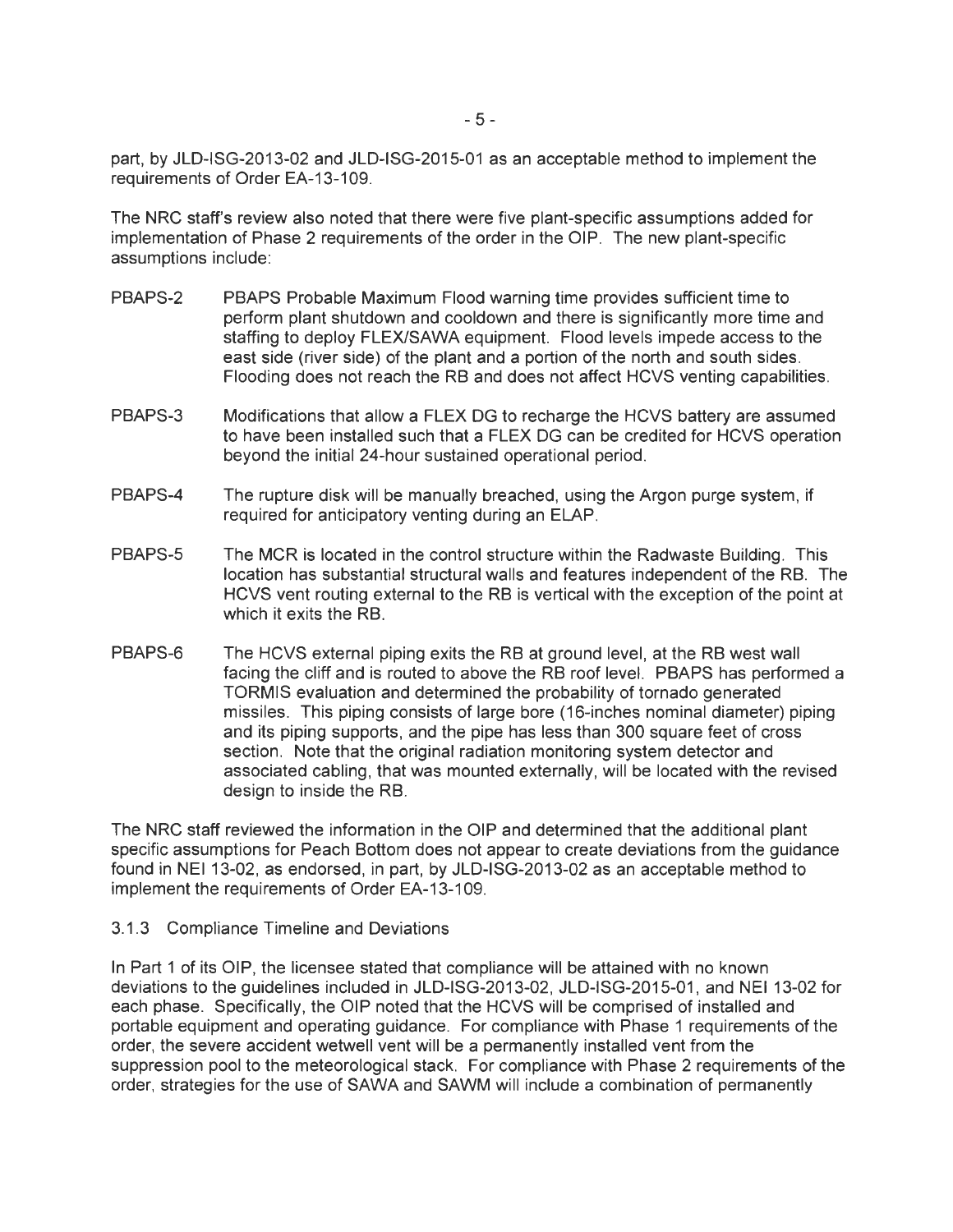installed and portable equipment to provide a means to add water to the RPV following a severe accident and guidance for controlling the water addition to the RPV for the sustained operating period. The OIP also notes that the current compliance schedule for Phase 2 is in the 4<sup>th</sup> Quarter of 2018 for Unit 2 and in the 4<sup>th</sup> Quarter of 2017 for Unit 3. The OIP also noted that if deviations are identified at a later date, then the deviations will be communicated in a future 6 month update following their identification.

Peach Bottom's implementation schedule complies with the requirements of the order, and neither Peach Bottom nor the staff has identified any deviations. Therefore, the staff concludes that if the schedule is implemented as described, it appears Peach Bottom will attain compliance with Phase 2 of Order EA-13-109 with no known deviations to the guidance found in NEI 13-02, endorsed, in part, by JLD-ISG-2013-02 and JLD-ISG-2015-01 as an acceptable method to implement the requirements of Order EA-13-109.

# 3.2 BOUNDARY CONDITIONS FOR WETWELL VENT

As documented in the ISE for implementation of Phase 1, dated March 25, 2015 [Reference 3], the NRC staff determined that the licensee's approach to Boundary Conditions for Wetwell Vent, if implemented as described in Section 3.2 and pending acceptable resolution of open items, appears to be consistent with the guidance found in NEI 13-02, endorsed in part by JLD-ISG-2013-02 as an acceptable means for implementing the requirements of Order EA-13-109. For the staff's complete analysis of the Boundary Conditions for Wetwell Vent, see the referenced ISE. Any new information included in the 6-month updates related to implementation of Phase 1 requirements of the order will be addressed separately.

# 3.3 BOUNDARY CONDITIONS FOR EA-13-109

Order EA-13-109, Attachment 2, Section B states that licensees with BWRs with Mark I and Mark II containments shall either:

- (1) design and install a HCVS, using a vent path from the containment drywell, that meets the requirements of Section B.1, or
- (2) develop and implement a reliable containment venting strategy that makes it unlikely that a licensee would need to vent from the containment drywell before alternate reliable containment heat removal and pressure control is established that meets the requirements in Section B.2.

In its OIP, the licensee confirmed that it will be using Option B.2 of EA-13-109 (SAWA and SAWM; or 545 degrees Fahrenheit (°F) severe accident drywell vent with SAWA). Therefore, the licensee used the OIP template found in NEI letter dated September 28, 2015 [Reference 23] and endorsed in NRC letter dated October 8, 2015 [Reference 26], as guidance to structure its OIP submittal. Both SAWM and severe accident drywell vent require the use of SAWA and may not be done independently. As a result, the HCVS actions under Part 2 of the licensee's OIP apply to Part 3 of the OIP, which includes the SAWA section and two subsections (SAWM and severe accident drywell vent, respectively). In Attachment 2.1.C of the licensee's OIP, additional plant-specific information is provided to support SAWA and SAWM actions.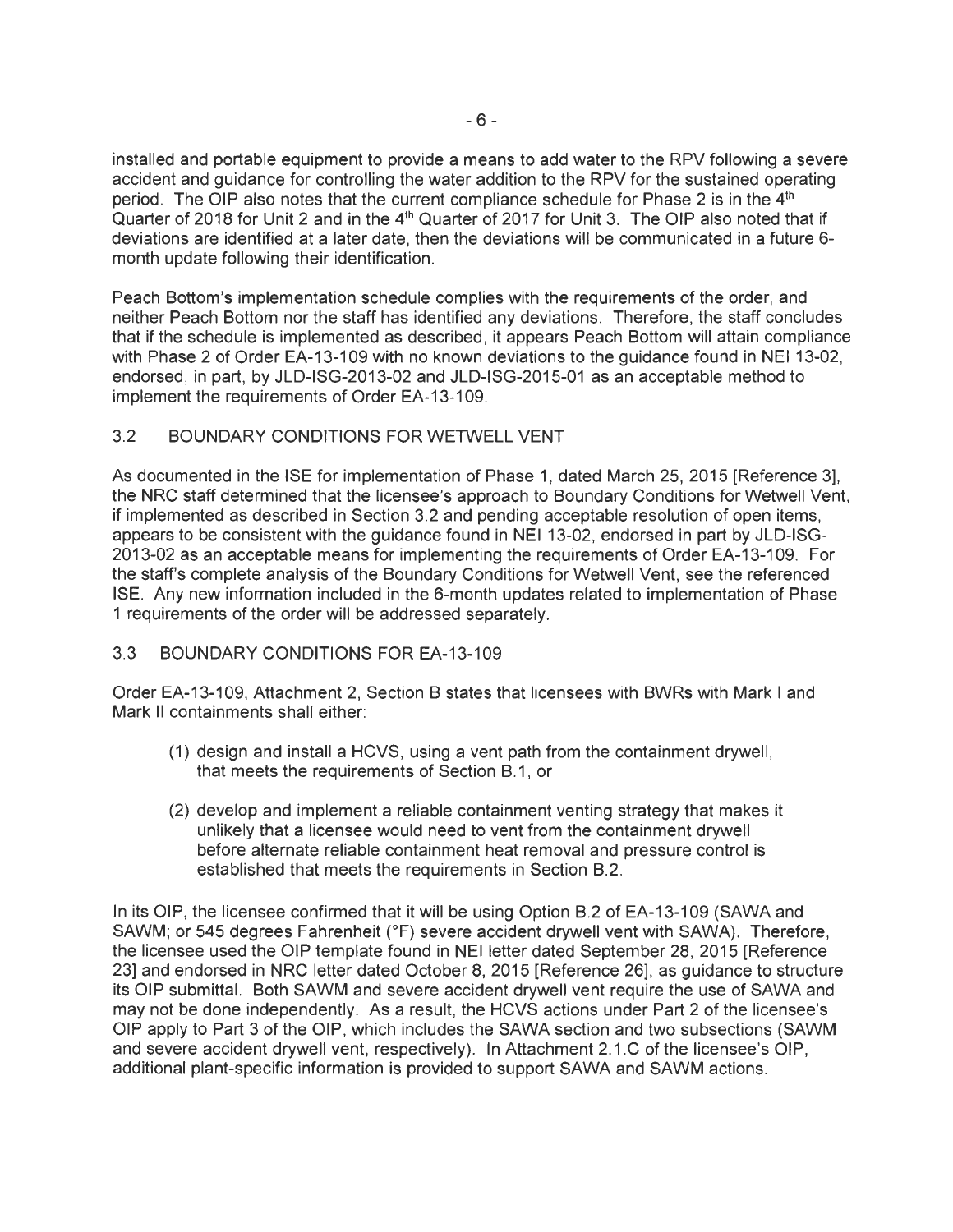### 3.3.1 Sequence of Events (SOE)

Order EA-13-109, Sections 8 .2.1, 8 .2.2, and 8.2.3 state that:

- 2.1 The strategy making it unlikely that a licensee would need to vent from the containment drywell during severe accident conditions shall be part of the overall accident management plan for Mark I and Mark II containments.
- 2.2 The licensee shall provide supporting documentation demonstrating that containment failure as a result of overpressure can be prevented without a drywell vent during severe accident conditions.
- 2.3 Implementation of the strategy shall include licensees preparing the necessary procedures, defining and fulfilling functional requirements for installed or portable equipment (e.g., pumps and valves), and installing the needed instrumentation.

In accordance with the requirements of Order EA-13-109, the operation of the HCVS using SAWA will be designed to minimize the reliance on operator actions in response to hazards listed in Part 1 of the OIP and in Section 3.1.1 above. These include: Seismic, External Flooding, Extreme Cold, High Winds, and Extreme High Temperature. The licensee noted in its OIP, that initial operator actions will be completed by plant personnel and will include the capability for remote-manual initiation from the main control room (MCR) using control switches. In addition, HCVS valve operation may occur at the remote operating station (ROS) on the 150' elevation of the Radwaste Building.

The licensee developed timelines (see attachments 2A, Sequence of Events Timeline – HCVS, and 2.1.A, Sequence of Events Timeline - SAWA/SAWM, of the OIP for SAWA and SAWM) to identify required operator response times and actions. The timelines are an expansion of Attachment 2A of the OIP and begin either as core damage occurs (SAWA) or after initial SAWA injection is established and as the SAWA flowrate is adjusted for Option B.2 (SAWM) of Order EA-13-109. The licensee also indicated in the OIP that the timelines are appropriate for both in-vessel and ex-vessel core damage conditions. A list of manual actions needed to be performed by the plant personnel are noted in Table 3.1 of the OIP. The licensee stated that all operator actions, either from the primary operating station (POS) or the ROS will be evaluated for expected radiological and temperature conditions using the guidance provided in NEI 13-02 and HCVS-FAQ [Frequently Asked Questions ]-12 [Reference 23].

The NRC staff reviewed the three cases contained in the SOE timeline for use of the HCVS [Attachment 2A of the OIP] and compared them with the information contained in the guidance document NEI 13-02, Revision 1, and determined that the three cases appropriately bound the conditions for which the HCVS is required. The three cases are: (1) successful FLEX implementation with no failure of reactor core isolation cooling (RCIC); (2) late failure of RCIC leading to core damage; and (3) failure of RCIC to inject at the start of the event. The timelines accurately reflect the progression of events as described in the Peach Bottom Mitigation Strategies OIP [Reference 21], SECY-12-0157 [Reference 12] and the State-of-the-Art Reactor Consequence Analyses (SOARCA) [Reference 22]. The NRC staff also reviewed the SOE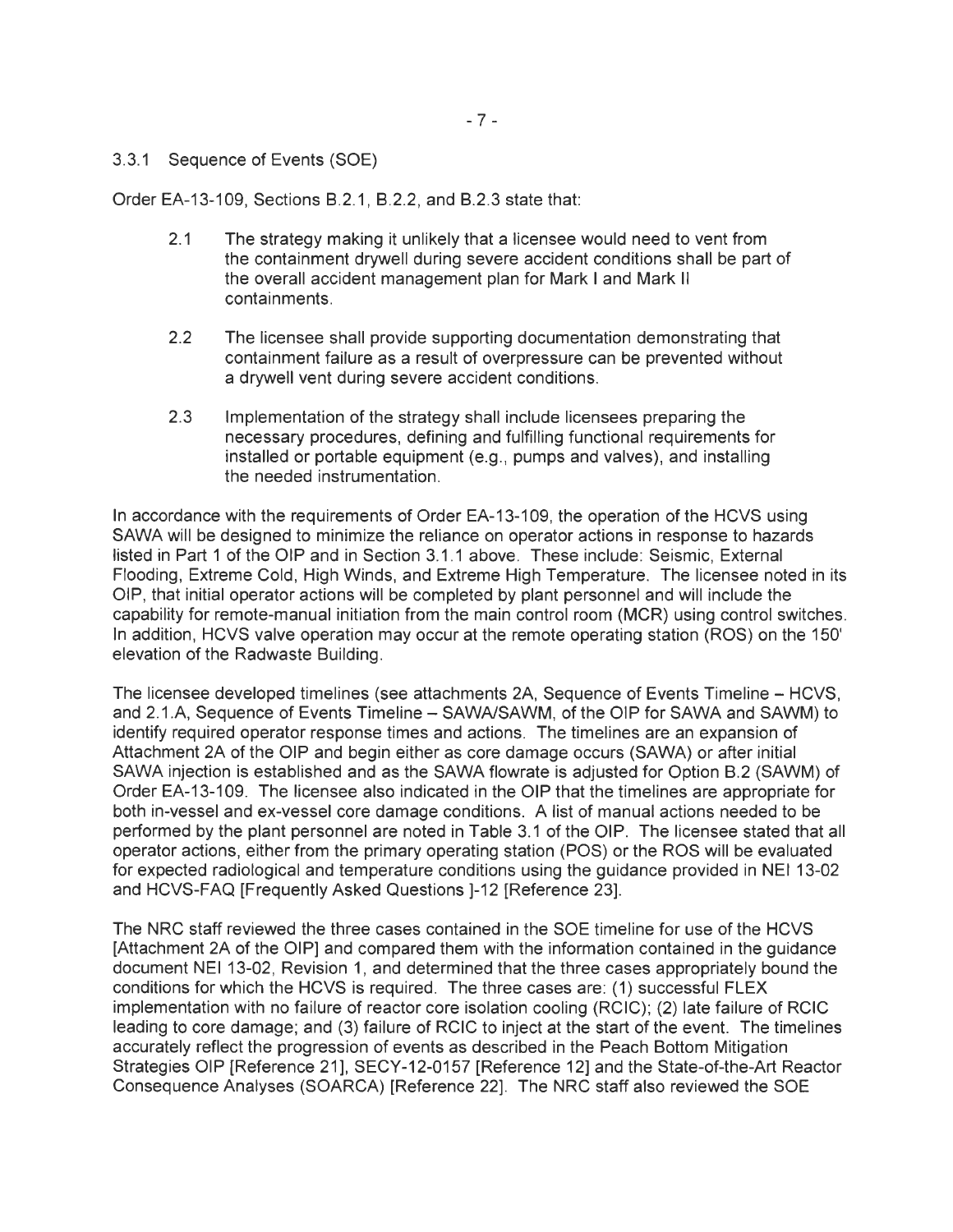timeline - SAWNSAWM [Attachment 2.1.A of the OIP] and determined that the appropriate actions are identified for which the SAWNSAWM is required and are consistent with the generic guidance provided in NEI 13-02, Revision 1.

The NRC staff reviewed the licensee discussion on the SOEs identified in the OIP against the guidance in NEI 13-02 and confirmed that the identified items appear to be appropriately derived from the timelines developed in Attachment 2.1.A of the OIP, consistent with the guidance found in NEI 13-02, Revision 1, endorsed, in part, by JLD-ISG-2015-01. The timeline establishes when electrical power and Order EA-12-049 actions are needed to support the strategies for Order EA-13-109, Phase 1 and Phase 2; and when to initiate SAWA flow to the RPV.

### 3.3.2 Boundary Conditions for SAWA

Order EA-13-109, Sections B.2.2, and B.2.3 state that:

- 2.2 The licensee shall provide supporting documentation demonstrating that containment failure as a result of overpressure can be prevented without a drywell vent during severe accident conditions.
- 2.3 Implementation of the strategy shall include licensees preparing the necessary procedures, defining and fulfilling functional requirements for installed or portable equipment (e.g., pumps and valves), and installing the needed instrumentation.

### 3.3.2.1 SAWA Manual and Time Sensitive Actions

Table 3.1 of the OIP provides a list of SAWA manual actions, which are time sensitive. These manual actions include establishing HCVS capability, making several electrical and mechanical connections in order to initiate water injection to the RPV, and monitoring SAWA indications. These time sensitive manual actions are expected to be performed within 7 .2 hours from the loss of injection systems due to a severe accident and to support the strategies and actions needed for Phase 1 and Phase 2 requirements of Order EA-13-109. These actions will also support the SAWA flow to the RPV in less than 8 hours. The time sensitive actions to be completed within the reactor building will be evaluated per guidance in NEI 13-02 and HCVS-FAQ-12 [Reference 23]. Time constraints for operator actions and their bases, including their validation will be completed per guidance in NEI 13-02 and HCVS-FAQ-13 [Reference 23].

The flow path will be from the FLEX suction at emergency cooling tower (ECT) basin through the FLEX pump, which is also the FLEX (SAWA) pump. From this pump, hoses will be routed to the permanent SAWA connection point. The connection is to the RHR System Loop A (low pressure coolant injection) to the RPV. The connection actions will be completed within the first eight hours of the event, and as soon as practical. Backflow in the residual heat removal (RHR) line is prevented by an existing RHR check valve.

Containment pressure and suppression pool level will be monitored and flow rate will be adjusted by use of the FLEX pump speed and/or throttling valve(s). Containment instrumentation and RHR motor operated valves (MOV) alignment required for SAWA will be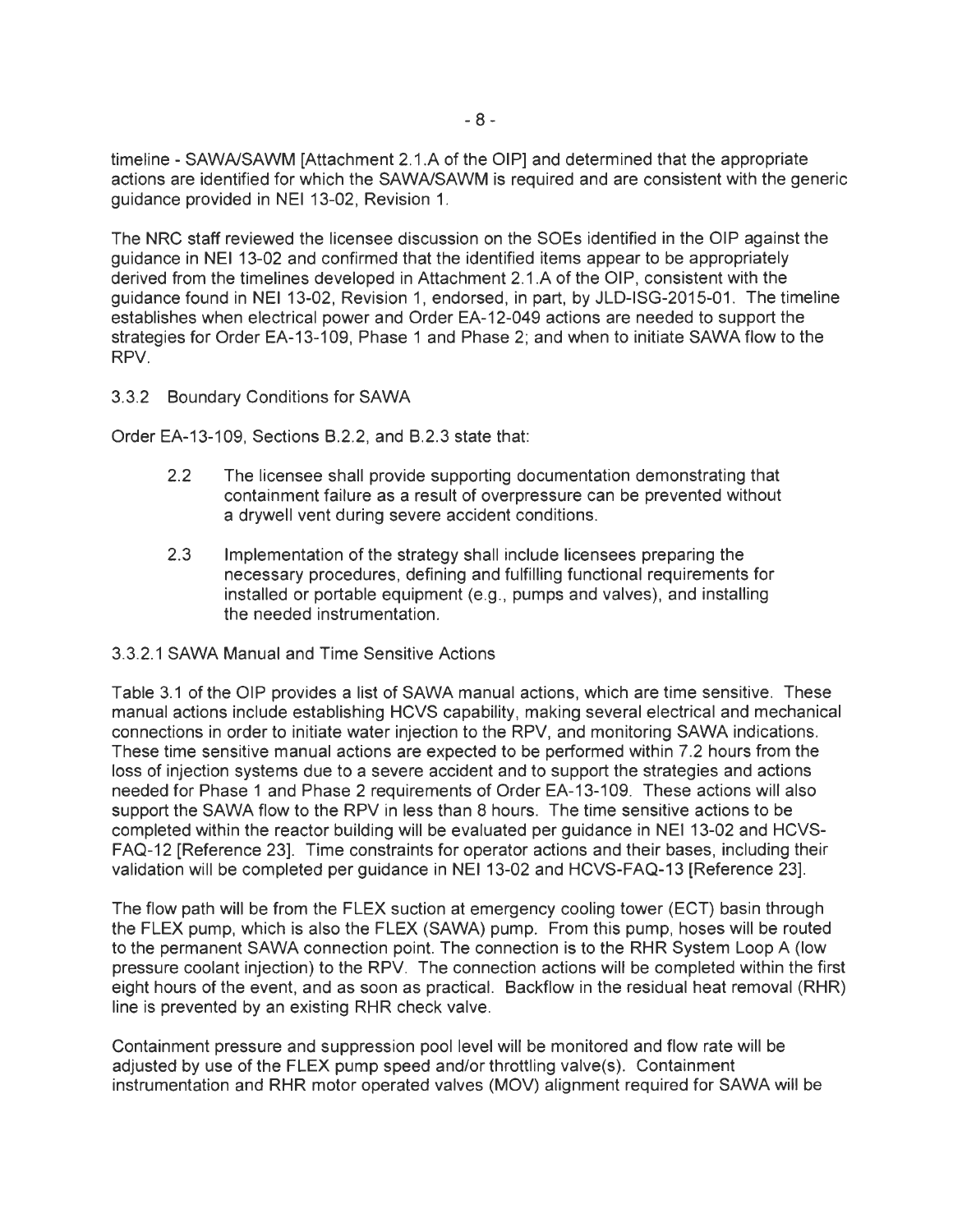powered from the FLEX diesel generators connected as described in the EA-12-049 compliance documents. Refueling of the FLEX diesel generators will be accomplished from the emergency diesel generators fuel oil tanks as described in the EA-12-049 compliance documents.

The ECT is a significant distance from the discharge of the HCVS pipe with substantial structural shielding between the HCVS pipe and the pump deployment location. FLEX (SAWA) pump refueling will also be accomplished from the EOG fuel oil tanks as described in the EA-12- 049 compliance documents.

The licensee noted that the evaluations of conditions to ensure that operating personnel can safely access and operate controls and support equipment for SAWA equipment and connections external to protected buildings have been performed. These evaluations indicate that personnel can complete the initial and support activities without exceeding the EROallowable dose for equipment operation or site safety standards.

The NRC staff reviewed the SAWA Manual Actions (Table 3.1 of the OIP) and time sensitive SAWA actions and found that the components required for manual operation appear to be in areas that are readily accessible to plant operators, and do not require extensive operator actions to operate the SAWA system. Additionally, the manual actions minimize the time operators need to spend at the SAWA monitoring locations during system operation under severe accident conditions. The NRC staff reviewed the SAWA manual and time sensitive actions against the guidance in Section 6.1 and Attachment I of NEI 13-02, Revision 1 [Reference 16], and confirmed that these actions appear to consider minimizing the reliance on operator actions and be timely taken. This appears to be in accordance with the guidance found in NEI 13-02, Revision 1, endorsed, in part, by JLD-ISG-2015-01 as an acceptable means for implementing applicable requirements of Order EA-13-109.

### 3.3.2.2 SAWA Severe Accident Operation

The SAWA operating requirements during a severe accident were developed using guidance provided in NEI 13-02, Section 4 and Appendix I. The guidance indicates that a maximum water addition flow of 500 gallons per minute (gpm) is sufficient for SAWA. The guidance also indicates that the time to establish water addition capability is expected to be less than 8 hours. Plant connection points and portable equipment satisfying the requirements of Order EA-12-049 may be credited by providing actions necessary to deploy and maintain equipment that can be performed under the thermal and radiological conditions that exist during a severe accident. The SAWA flow path should contain backflow prevention to minimize the possibility of combustible gases, and the backflow of hot and radioactive fluids from exiting containment through the SAWA system.

In its OIP, the licensee stated that its strategy for SAWA assumes loss of reactor injection at the onset of the event. The SAWA capability will be available within 8 hours and will use existing and portable equipment. The OIP also noted that the SAWA flow path includes methods to minimize exposure of personnel to radioactive liquids, gases and potentially flammable conditions by inclusion of backflow prevention. The check valve is integral with the pump skid and will close and prevent leakage when the SAWA pump is secured. RHR LPCI injection mode has installed emergency core cooling system (ECCS) backflow prevention devices qualified for severe accident conditions.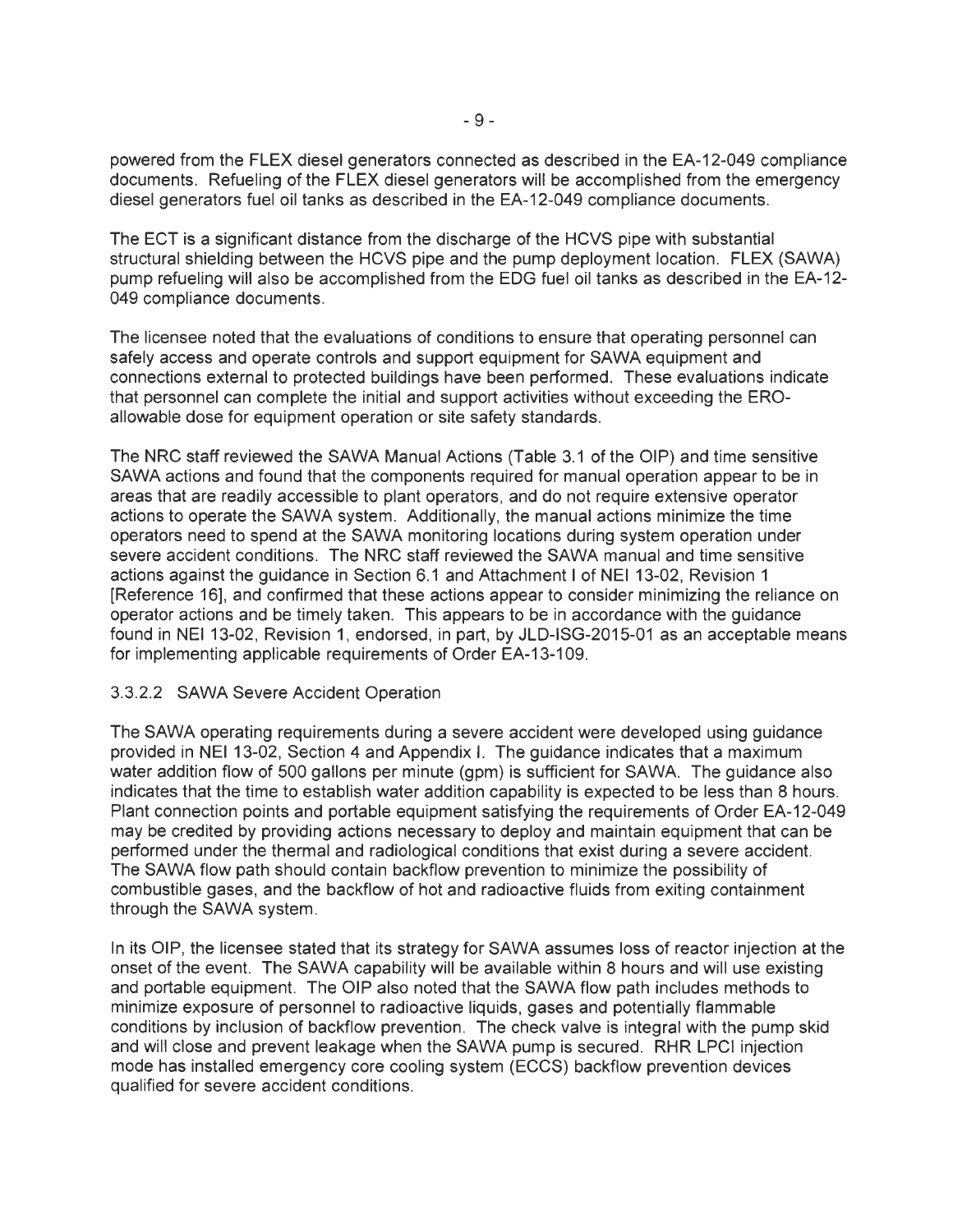As part of SAWA operation, the OIP described the SAWA actions that will be required for the first 24 hours and coping details for greater than 24 hours of operation. The OIP indicated that SAWA operation is the same for the full period of sustained operation. The SAWA system shall be capable of providing a RPV injection rate of 500 gpm within 8 hours of a loss of all RPV injection following an ELAP/Severe Accident. The SAWA system shall meet the design characteristics of the HVCS with the exception of the dedicated 24 hours power source. Hydrogen mitigation is provided by the presence of a backflow prevention device in the SAWA flow path, as described above, which is consistent with the guidance found in Section 1.1.4.4 of NEI 13-02, Revision 1.

The NRG staff reviewed the SAWA severe accident operation against the guidance in Section 4 and Appendix I to NEI 13-02, Revision 1 and determined that if operated as described in the Peach Bottom OIP, this strategy appears to be able to maintain the temperature in the drywell less than 545 °F in an ELAP scenario. This appears to be in accordance with the guidance found in NEI 13-02, Revision 1, endorsed, in part, by JLD-ISG-2015-01 as an acceptable means for implementing applicable requirements of Order EA-13-109.

### 3.3.2.3 Equipment Locations/Controls/Instrumentation

The licensee used the guidance provided in NEI 13-02, Section 1.1.6 in selecting the equipment locations, controls, and instrumentation. The locations of the SAWA equipment and controls, as well ingress and egress paths needs to be evaluated for the expected severe accident conditions for the sustained operating period. Severe accident conditions include temperature, humidity, and radiation. The equipment needs to be evaluated to remain operational throughout the period of sustained operation. Personnel exposure and environmental conditions for operation of SAWA equipment also needs to be evaluated per plant safety guidelines. In its OIP, the licensee stated that electrical equipment and instrumentation will be powered from the existing station batteries, and from ac distribution systems that are powered from the generators used in support of EA-12-049 requirements.

Open Item: Licensee to demonstrate how the SAWA equipment and controls, as well as ingress and egress paths for the expected severe accident conditions (temperature, humidity, radiation) remain operational throughout the sustained operating period.

In its OIP, the licensee provided information regarding how electrical equipment and instrumentation will be powered to monitor the required parameters during the sustained period of operation. The parameters to be monitored as noted in the OIP table include:

- Containment Pressure
- Suppression Pool Level
- SAWA Flow
- Valve Indication and Controls

The NRC staff reviewed the information provided regarding power sources for the electrical equipment and instrumentation to support the HCVS operation during the sustained operating period and finds it acceptable. The OIP also stated that equipment and instrumentation will be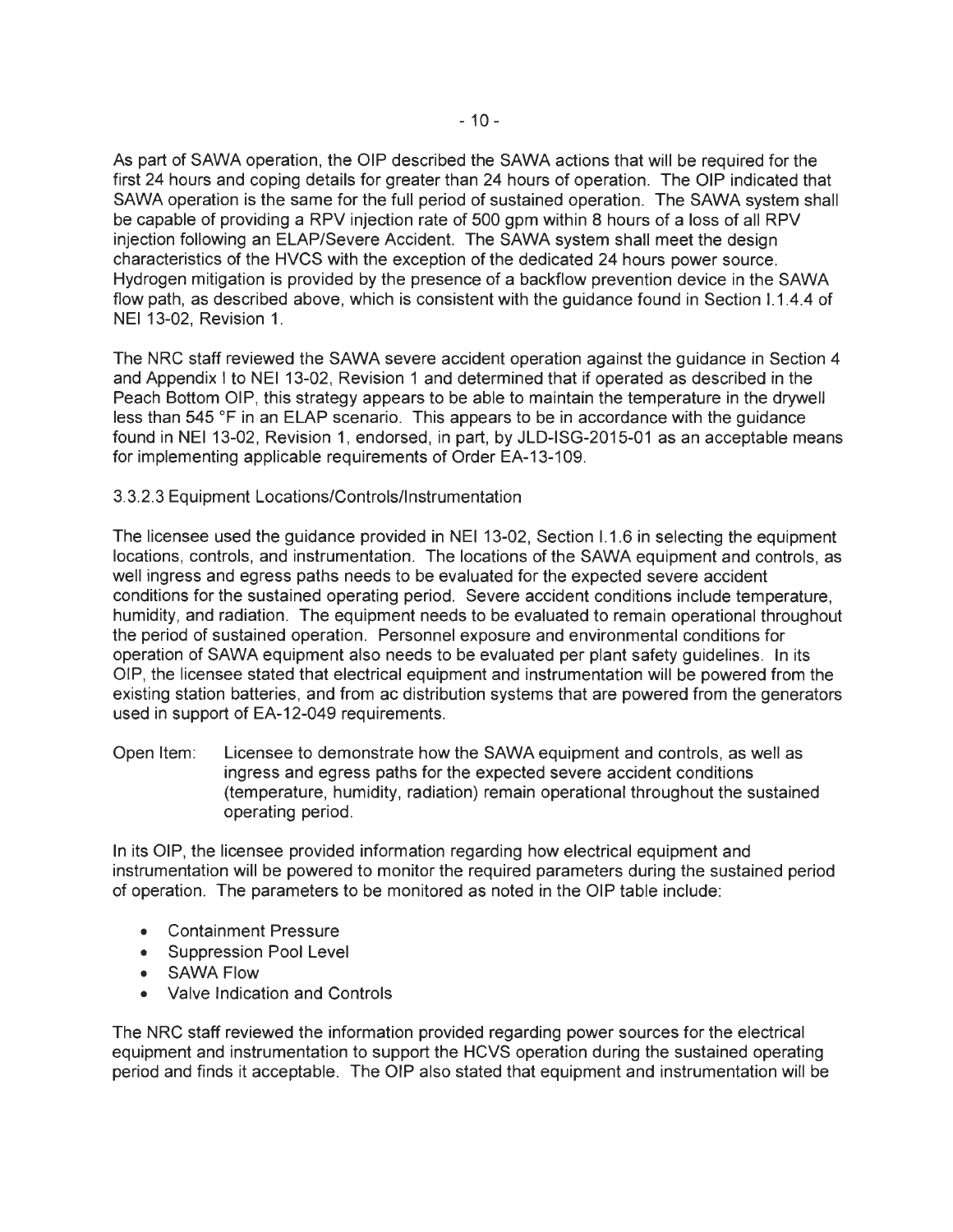evaluated to perform its function for the sustained operating period under the expected radiological and temperature conditions.

Open Item: Licensee to demonstrate that instrumentation and equipment being used for SAWA and supporting equipment is capable to perform for the sustained operating period under the expected temperature and radiological conditions.

The OIP also stated, that SAWA components and connections external to protected buildings have been protected against the screened-in hazards of Order EA-12-049 for the station. Regarding component qualifications, the OIP stated that the SAWA permanently installed equipment shall meet the same qualifications as for the wetwell operation during severe accident conditions. Temporary and portable equipment shall be qualified and stored to the same requirements as FLEX equipment as specified in NEI 12-06.

The NRC staff reviewed the equipment locations, controls, and instrumentation that are described for SAWA monitoring and control against the guidance in Appendix I to NEI 13-02, Revision 1 and, confirmed that it is consistent. This appears to be in accordance with NEI 13- 02, Revision 1, endorsed, in part, by JLD-ISG-2015-01 , pending satisfactory resolution of open items, as an acceptable means for implementing applicable requirements of Order EA-13-109.

### 3.3.2.4 SAWA Procedures/Guidelines

In its OIP, the licensee stated that the procedures and guidelines for SAWA implementation will be developed per guidance provided in NEI 13-02, Sections 1.3 and 6.1.2. The NRC staff reviewed the Peach Bottom OIP section which describes elements and action items in support of SAWA implementation. The staff agrees that the information provided will support completing the SAWA procedures and guidelines in support of SAWA implementation. This appears to be in accordance with NEI 13-02, Revision 1, endorsed, in part, by JLD-ISG-2015-01 as an acceptable means for implementing applicable requirements of Order EA-13-109.

### 3.3.3 Boundary Conditions for SAWNSAWM

Order EA-13-109, Attachment 2, requirement A.1.2.1 requires the HCVS to have the capacity to vent the steam/energy equivalent of one percent of the licensed/rated thermal power and be able to restore and maintain containment pressure below the primary containment design pressure and the primary containment pressure limit. This was identified in the OIP for Phase 1.

Order EA-13-109, Attachment 2, requirement B.2.2 requires that the licensee shall provide supporting documentation demonstrating that containment failure as a result of overpressure can be prevented without a drywell vent during severe accident conditions. Requirement A.1.2.1 provides assurance the HCVS has sufficient capacity to prevent containment failure as a result of over pressurization. Maintaining the availability of the wetwell vent makes it unlikely that a licensee would need to vent from the containment drywell during severe accident conditions.

NEI 13-02, Revision 1, as endorsed, in part, by NRC guidance JLD-ISG-2015-01 , states that the preservation of the wetwell vent path, which is accomplished by managing the water addition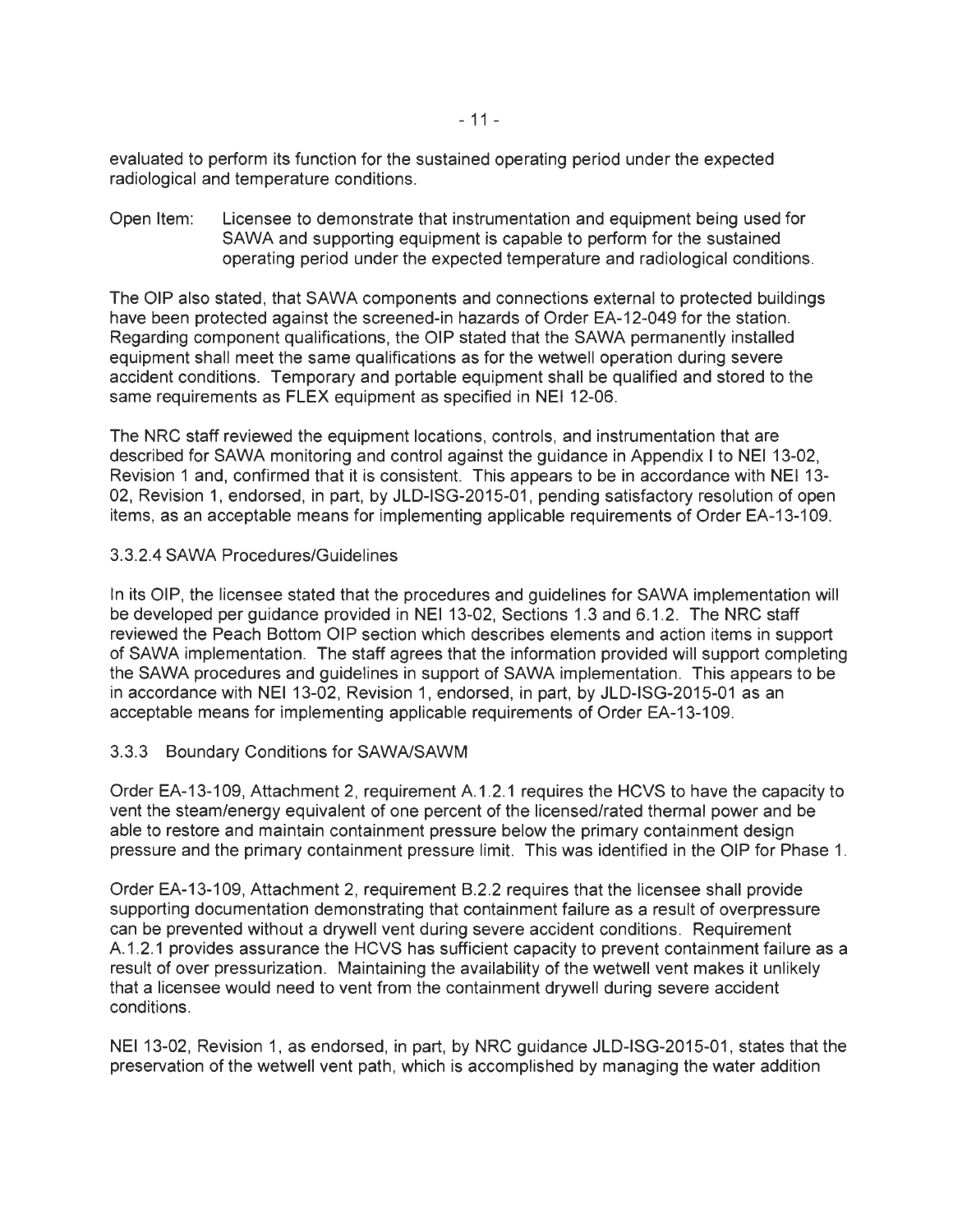flow rate to the extent that the wetwell vent line remains available until other means of severe accident coping are available, is termed Severe Accident Water Management (SAWM).

NEI 13-02, Revision 1, also states that there are three approaches for demonstrating a successful SAWM strategy that constitute a reliable containment venting strategy that makes it unlikely that a licensee would need to vent from the containment drywell before alternate reliable containment heat removal and pressure control is reestablished.

Open Item: Licensee to demonstrate that containment failure as a result of overpressure can be prevented without a drywell vent during severe accident conditions.

In its OIP, the licensee indicated that SAWM can be maintained  $\geq 7$  days without the need for a drywell vent to maintain pressure below Primary Containment Pressure Limit, which meets the criteria for the first approach identified in the aforementioned guidance document. The NRC staff reviewed the boundary conditions for SAWA/SAWM against the guidance in Appendix C.7 to NEI 13-02, Revision 1, and confirmed that under this approach, no detail concerning plant modifications or procedures is necessary in the licensee's OIP with respect to how alternate containment heat removal will be provided. This appears to be in accordance with the guidance found in NEI 13-02, Revision 1, endorsed, in part, by JLD-ISG-2015-01 , pending satisfactory resolution of open items, as an acceptable means for implementing applicable requirements of Order EA-13-109.

### 3.3.3.1 Basis for SAWM Time Frame

In NEI 13-02, Revision 1, endorsed, in part, by JLD-ISG-2015-01 , it states that SAWM will lead to an HCVS Stable State for the drywell and wetwell for at least 7 days from the start of the ELAP as shown in Figures C-2 through C-6 of the guidance document. Figures C-2 through C-6 of NEI 13-02, Revision 1, which are based on a representative BWR-4 with Mark I containment using Modular Accident Analysis Program [MAAP] 5.02, demonstrate that SAWA and SAWM in conjunction with the wetwell vent, can stabilize containment parameters and prevent containment failure even with a delay in water injection that results in core debris breaching the reactor vessel for the representative plant. In addition, the wetwell vent is effective in removing non-condensable gases from containment, including any hydrogen generated by the core oxidation and the core-concrete interaction. The licensee states in its OIP that Peach Bottom was the referenced plant used for the SOARCA study and has not yet performed a site specific MAAP evaluation to justify the use of a lower site unique initial SAWA flow rate. Currently Peach Bottom is assuming an initial flow rate of 500 gpm while considering a site specific MAAP evaluation. The licensee states in its OIP that Peach Bottom is bounded by the evaluations performed in Boiling Water Reactor Owners Group (BWROG) TP-15-011 and representative of the reference plant in guidance document NEI 13-02 figures C-2 through C-6.

Open Item: Licensee shall demonstrate whether a site specific MAAP evaluation will be used to determine an initial SAWA flow rate. If the evaluations performed in BWROG TP-15-011 is considered, provide a description of how the plant is bounded by the reference plant analysis that shows the SAWM strategy is successful in making it unlikely that a drywell vent is needed.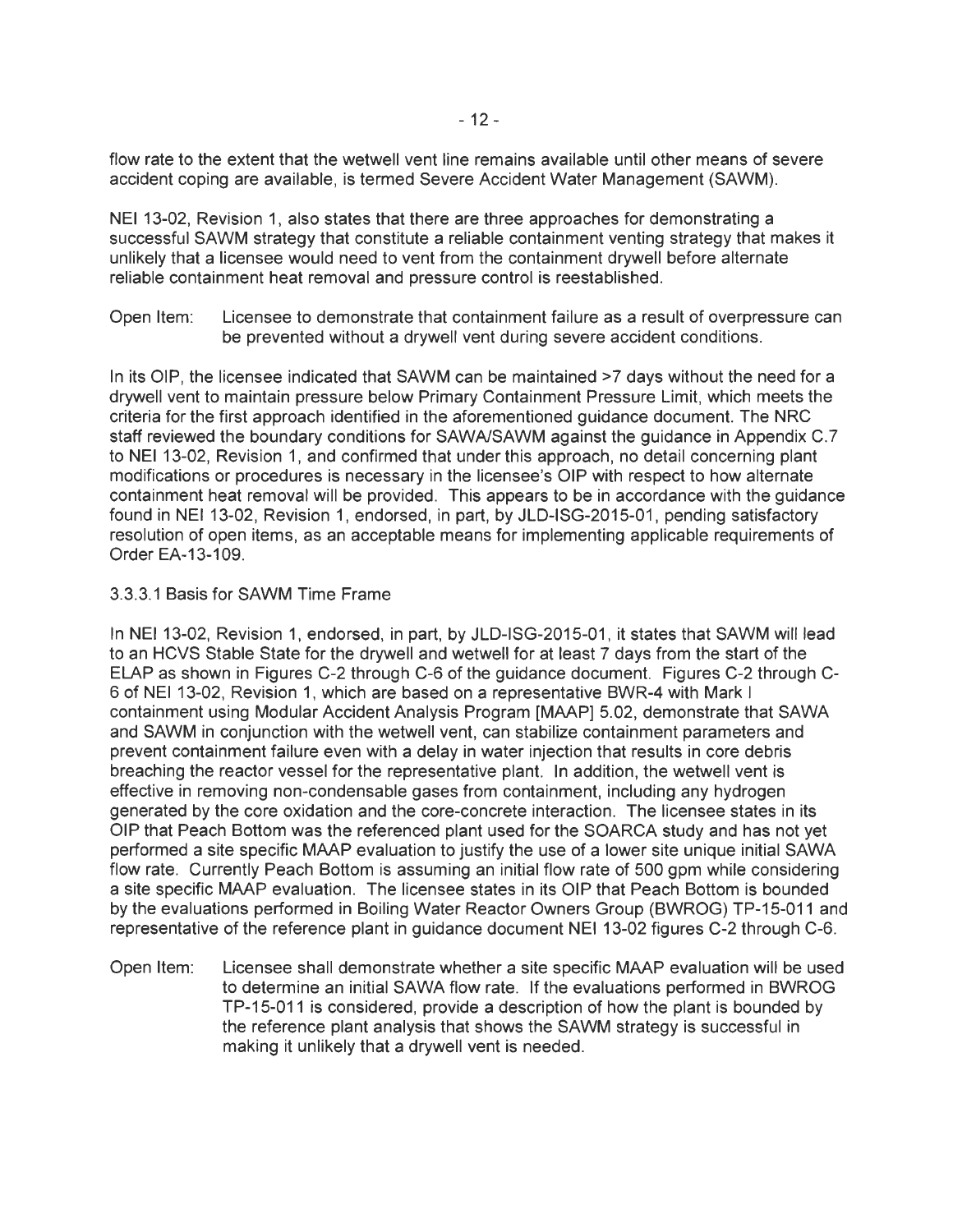Instrumentation that will be utilized to implement the SAWM strategy includes containment pressure, suppression pool level and SAWA flow. Except for SAW flow, SAWM instruments are initially powered by station batteries and then by the FLEX (EA-12-049) diesel generator, which is placed in-service prior to core breach. The diesel generator will provide power throughout the sustained operation period (7 days).

The OIP states that suppression pool level indication will be maintained throughout the sustained operation period, so the HCVS remains in-service. The time to reach the level at which the wetwell vent must be secured is  $>7$  days using SAWM flowrates. Procedures will be developed that control the suppression pool level in the indicating range. The instruments to monitor pressure in the drywell will also be maintained to assist in determining how effectively the core is being cooled, whether in-vessel or ex-vessel. Procedures will dictate conditions during which the SAWM flowrate should be adjusted (up or down) using suppression pool level and drywell pressure as controlling parameters to remove the decay heat from the containment.

The NRC staff reviewed the basis for the SAWM time frame against the guidance in Appendix C to NEI 13-02, Revision 1 and, confirmed that they are consistent. This appears to be in accordance with NEI 13-02, Revision 1, endorsed, in part, by JLD-ISG-2015-01, pending satisfactory resolution of open items, as an acceptable means for implementing applicable requirements of Order EA-13-109.

### 3.3.3.2 SAWM Manual and Time Sensitive Actions

Table 3.1.B of the OIP provides a list of SAWM manual actions. The time sensitive SAWM actions include: ( 1) initiate actions to maintain the wetwell vent capability by lowering injection rate, while maintaining the cooling of the core debris; and (2) monitor SAWM critical parameters while ensuring the severe accident wetwell vent remains available.

The NRC staff reviewed the SAWM Manual Actions (Table 3.1.B of the OIP) and time sensitive SAWM actions, and found that the components required for manual operation appear to be in areas that are readily accessible to plant operators, and do not require extensive actions to facilitate the SAWM strategy. Additionally, the manual actions appear to minimize the time operators need to spend at the SAWM monitoring locations during system operation under severe accident conditions. The NRC staff reviewed the SAWA manual and time sensitive actions against the guidance in Section 6.1 and Attachment C of NEI 13-02, Revision 1 [Reference 16], and confirmed that these actions appear to consider minimizing the reliance on operator actions. This appears to be in accordance with the guidance found in NEI 13-02, Revision 1, endorsed, in part, by JLD-ISG-2015-01 as an acceptable means for implementing applicable requirements of Order EA-13-109.

### 3.3.3.3 SAWM Severe Accident Operation

Order EA-13-109 Attachment 2, Sections B.2.2 and B.2.3 state that:

2.2 The licensee shall provide supporting documentation demonstrating that containment failure as a result of overpressure can be prevented without a drywell vent during severe accident conditions.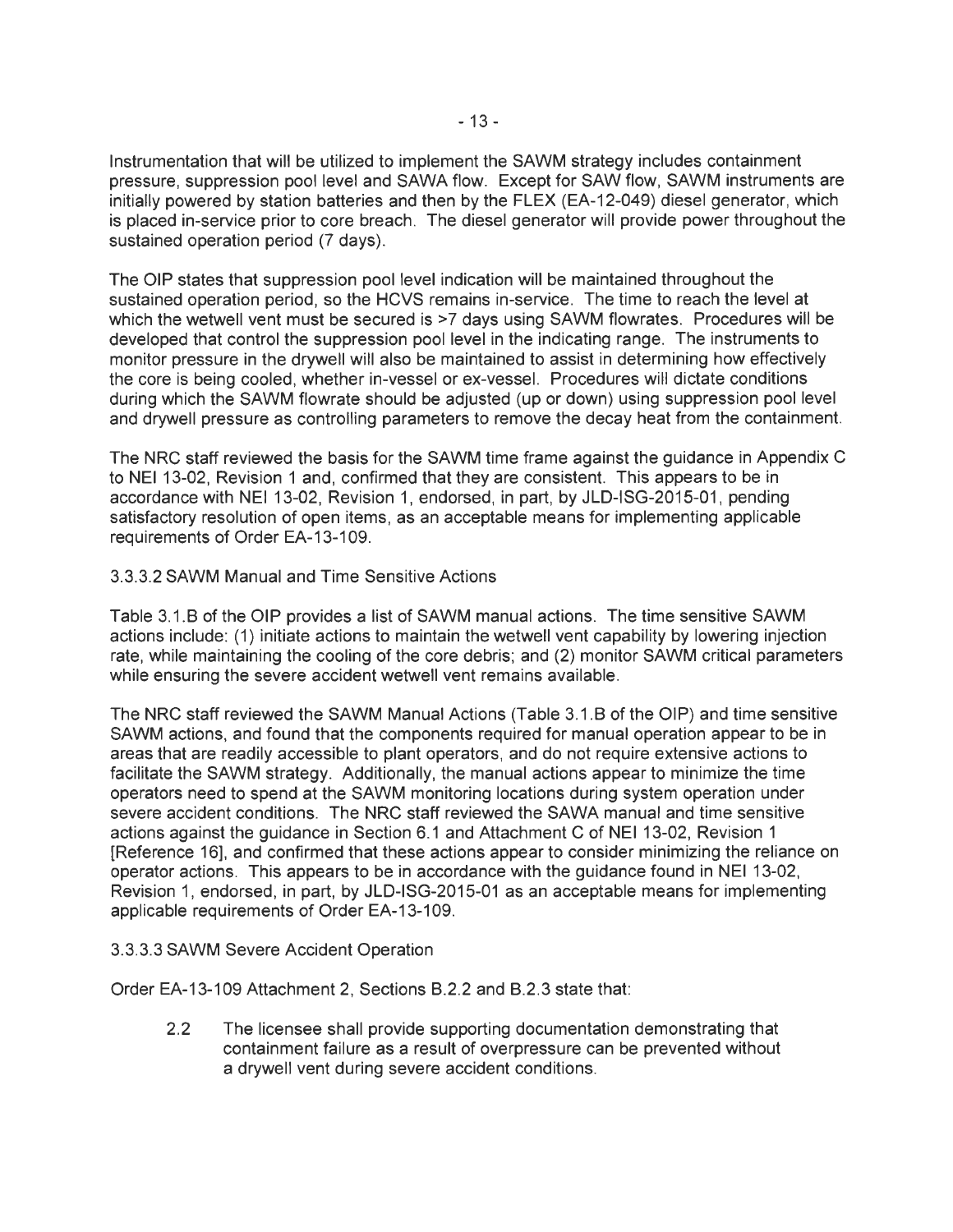2.3 Implementation of the strategy shall include licensees preparing the necessary procedures, defining and fulfilling functional requirements for installed or portable equipment (e.g., pumps and valves), and installing the needed instrumentation.

The licensee anticipates that SAWM will only be used in severe accident events based on presumed failure of plant injection systems, as directed by the plant Severe Accident Mitigation Guidelines (SAMGs). Attachment 2.1.D of the OIP provides language for SAWM that will be incorporated into the site SAMGs.

The SAWA capability will be established as described above in Section 3.2.2. The SAWM strategy will use the installed instrumentation to monitor and adjust the flow from the SAWA equipment to control the pump discharge to deliver flowrates applicable to the SAWM strategy. Once the SAWA initial flow rate has been established for 4 hours, the flow will be controlled while monitoring drywell pressure and suppression pool level. The SAWM flowrate will be controlled to maintain containment parameters and preserve the wetwell vent path. The SAWA equipment is expected to be capable of injection for the period of sustained operation.

The SAWNSAWM flow strategy will be the employed until alternate reliable containment heat removal and pressure control are reestablished (which is not expected to exceed 7 days). The SAWM flow strategy uses the SAWA flow path and no additional modifications are being made for SAWM.

The instrumentation necessary to employ the SAWM strategy shall be capable of monitoring the containment parameters of drywell pressure and suppression pool level to provide information to operators to assist them in determining how SAWA injection rates should be controlled, until alternate containment decay heat/pressure control is established. The SAWA equipment is expected to be capable of injection for the period of sustained operation (7 days).

The NRC staff reviewed the SAWM severe accident operation, specifically the expected SAWA flow rates from initiation of SAWA, the expected suppression pool water level response, the suppression pool freeboard, and the minimum permitted flow rate for containment protection. It was determined that under this water management strategy, sufficient water will be supplied to reduce thermal challenges to the containment so that the containment capability remains intact, and in addition, water flow rate can be optimized, when appropriate, in order to avoid compromising the wetwell vent path. The NRC staff reviewed the SAWM severe accident operation against the guidance in Appendix C to NEI 13-02, Revision 1 and determined that if operated as described, this strategy may be used in an ELAP scenario to mitigate core damage. This appears to be in accordance with the guidance found in NEI 13-02, Revision 1, endorsed, in part, by JLD-ISG-2015-01 as an acceptable means for implementing applicable requirements of Order EA-13-109.

### 3.3.3.4 Equipment Locations/Controls/Instrumentation

The SAWM control location is the same as the SAWA control location. The OIP indicates the SAWA flowrate is provided at the pump skid by an installed flow instrument qualified to operate under the expected environmental conditions. The SAWA flowrate is controlled by the FLEX manual valve located on the FLEX pump at the intake structure. Suppression pool level and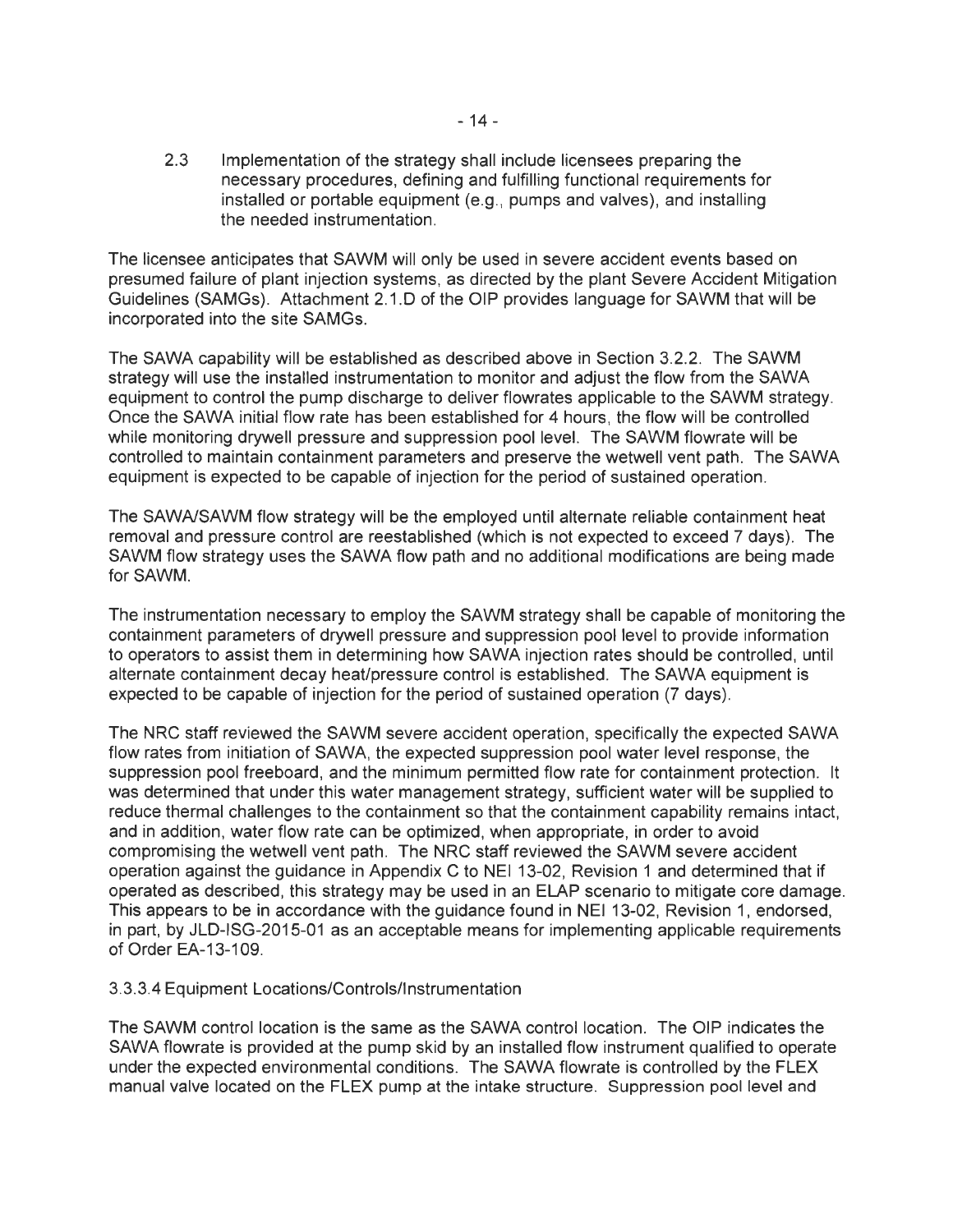drywell pressure are read in the control room using indicators powered by the FLEX diesel generator installed under EA-12-049. These indications are used to control SAWM flowrate to the RPV.

Open Item: Licensee to demonstrate that there is adequate communication between the MCR and the Intake Structure operator at the FLEX manual valve during severe accident conditions.

The OIP also noted that the key parameters used for SAWM implementation are:

- Containment Pressure
- Suppression Pool Level
- SAWA Flowrate

The Drywell pressure and suppression pool level instruments are qualified to Regulatory Guide 1.97 requirements and are the same instruments used for the wetwell vent. The SAWA flow instrumentation needs to be qualified for the expected environmental conditions.

Open Item: Licensee to demonstrate the SAWM flow instrumentation qualification for the expected environmental conditions.

The NRC staff reviewed the equipment locations, controls, and instrumentation that are described for SAWM monitoring and control of the SAWA system and, determined that they appear to be reasonable. This appears to be in accordance with the guidance found in NEI 13- 02, Revision 1, endorsed, in part, by JLD-ISG-2015-01 , pending satisfactory resolution of open items, as an acceptable means for implementing applicable requirements of Order EA-13-109.

# 3.4 PROGRAMMATIC CONTROLS, TRAINING, DRILLS AND MAINTENANCE

3.4.1 Programmatic Controls

Order EA-13-109, Sections 3.1 and 3.2 state that:

- 3.1 The licensee shall develop, implement, and maintain procedures necessary for the safe operation of the HCVS. Procedures shall be established for system operations when normal and backup power is available, and during an extended loss of AC power.
- 3.2 The licensee shall train appropriate personnel in the use of the HCVS. The training curricula shall include system operations when normal and backup power is available, and during an extended loss of AC power.

In Part 4 of its OIP, the licensee states that a site-specific program and procedures are being developed following the guidance provided in NEI 13-02, Sections 5, 6.1.2, and 6.1.3. These will address the use and storage of portable equipment including routes for transportation from the storage locations to deployment areas. In addition, procedures will be established for system operations when normal and backup power is available, and during ELAP conditions. The OIP also states that provisions will be established for out-of-service requirements of the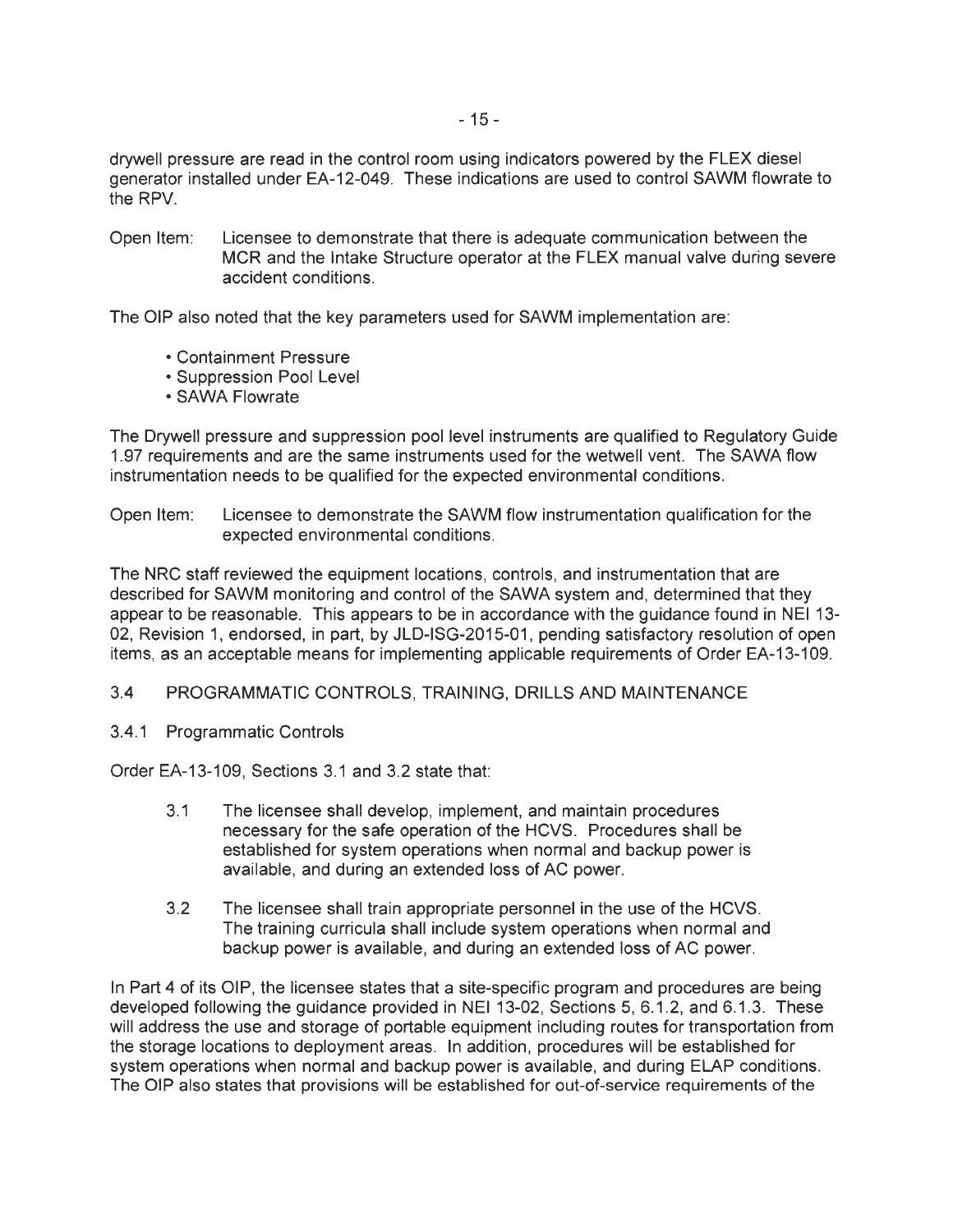HCVS and the compensatory measures. The OIP provided specific time frames for out-ofservice requirements for the HCVS/SAWA functionality.

In its OIP, the licensee provides an overview of how programmatic controls and procedures will be developed for implementation of SAWA and SAWM strategy. The OIP also provides a list of key areas where either new procedures will be developed or existing procedures will be revised. The NRC staff reviewed the overall procedures and programs development process including the list of key components to be included and noted that, it appears to be consistent with the guidance found in NEI 13-02, Revision 1, endorsed, in part, by JLD-ISG-2013-02 and JLD-ISG-2015-01 as an acceptable means for implementing applicable requirements of Order EA-13-109. The NRC staff determined that procedure development appears to be in accordance with existing industry protocols. The provisions for out-of-service requirements appear to reflect consideration of the probability of an ELAP requiring severe accident venting and the consequences of a failure to vent under such conditions.

# 3.4.2 Training

Order EA-13-109, Section 3.2 states that:

3.2 The licensee shall train appropriate personnel in the use of the HCVS. The training curricula shall include system operations when normal and backup power is available, and during an extended loss of AC power.

In Part 4 of its OIP, the licensee stated that all personnel expected to perform direct execution of the HCVS/SAWNSAWM actions will receive necessary training . The training plan will be developed per the guidance provided in NEI 13-02, Section 6.1.3 and will be refreshed on a periodic basis as changes occur to the HCVS/SAWNSAWM actions, systems or strategies. In addition, training content and frequency will follow the systems approach to training process.

The Peach Bottom OIP describes HCVS training requirements that, which the NRC staff reviewed and confirmed are consistent with the guidance found in Section 6.1.3 of NEI 13-02, Revision 1 [Reference 16]. The systematic approach to the training process has been accepted by the NRC as appropriate for developing training for nuclear plant personnel. The training plan appears to be in accordance with the guidance found in NEI 13-02, Revision 1, endorsed, in part, by JLD-ISG-2015-01 as an acceptable means for implementing applicable requirements of Order EA-13-109.

### 3.4.3 Drills

Order EA-13-109, Section 3.1, states that:

3.1 The licensee shall develop, implement, and maintain procedures necessary for the safe operation of the HCVS. Procedures shall be established for system operations when normal and backup power is available, and during an extended loss of AC power.

In Part 4 of its OIP, the licensee states that drills and exercise parameters will be developed and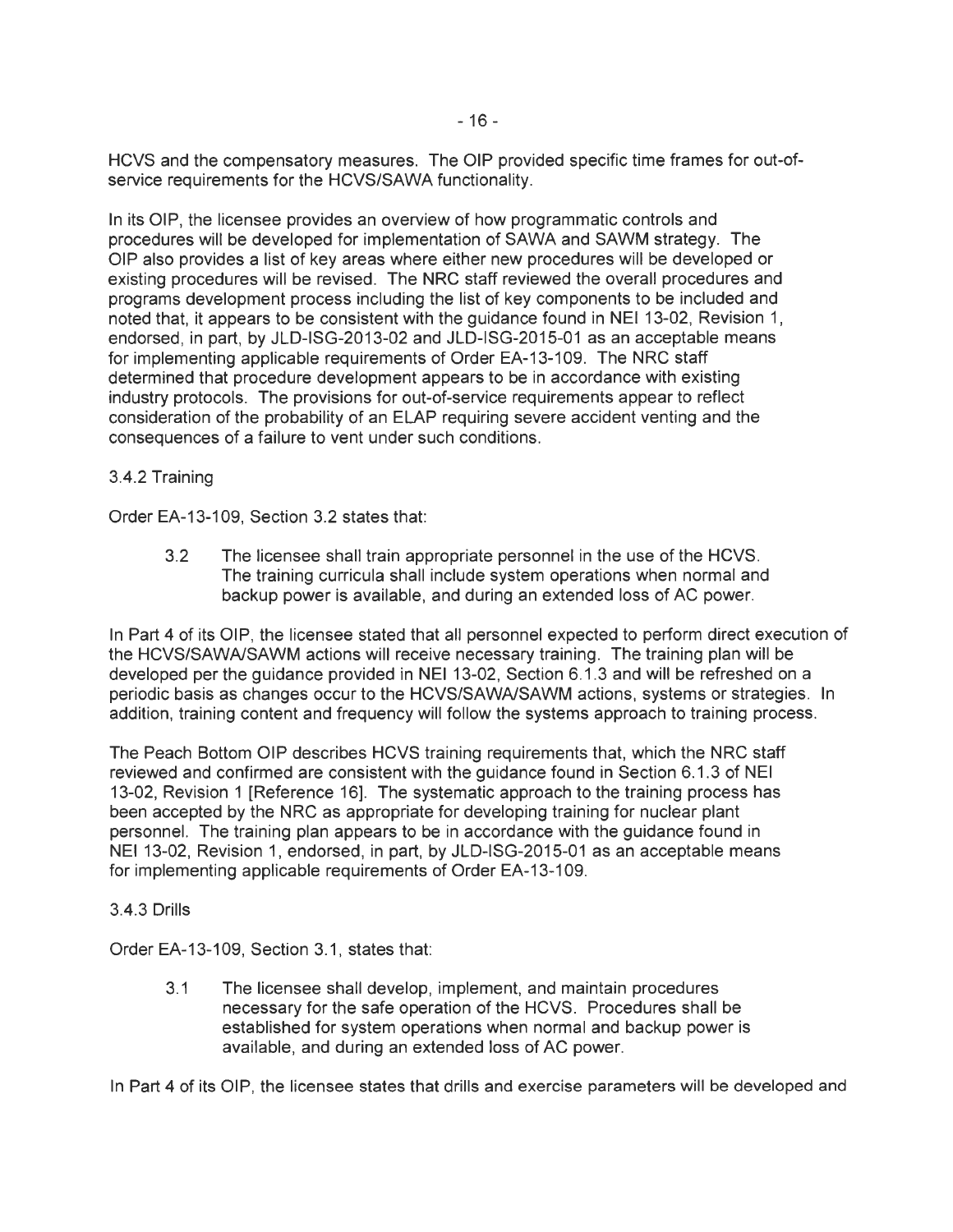aligned with the guidance provided in NEI 13-06, "Enhancements to Emergency to Response Capabilities for Beyond Design Basis Accidents and Events" [Reference 24] and NEI 14-01 , "Emergency Response Procedures and Guidelines for Extreme Events and Severe Accidents" [Reference 25]. In addition, drills, tabletops, or exercises will be developed to use of HCVS/SAWA/SAWM system.

The Peach Bottom OIP describes an approach to drills, which the NRC staff reviewed and confirmed is consistent with the guidance found in Section 6.1.3 of NEI 13-02, Revision 1 [Reference 16]. This approach appears to be in accordance with the guidance found in NEI 13- 02, Revision 1, endorsed, in part, by JLD-ISG-2015-01 as an acceptable means for implementing applicable requirements of Order EA-13-109.

### 3.4.4 Maintenance

Order EA-13-109, Section 1.2.13 states that:

1.2.13 The HCVS shall include features and provisions for the operation, testing, inspection and maintenance adequate to ensure that reliable function and capability are maintained.

For Phase 2 compliance requirements, Table 4-1 was revised to include testing and inspection requirements for SAWA components. The NRC staff reviewed Table 4-1 and found that it is consistent with Section 6.2.4 of NEI 13-02, Revision 1. Implementation of these testing and inspection requirements for HCVS and SAWA will ensure reliable operation of the systems.

In Part 4 of its OIP, the licensee states that the maintenance program will be developed following the guidance provided in NEI 13-02, Sections 5.4, and 6.2 and will utilize the standard Electric Power Research Institute industry preventive maintenance process for the maintenance calibration and testing for the HCVS/SAWA/SAWM components.

The Peach Bottom OIP describes an approach to maintenance, which the NRC staff reviewed and confirmed is consistent with the guidance found in Sections 5.4 and 6.2 of NEI 13-02, Revision 1 [Reference 16]. The maintenance plan as described appears to be in accordance with the guidance found in NEI 13-02, Revision 1, endorsed, in part, by JLD-ISG-2015-01 as an acceptable means for implementing applicable requirements of Order EA-13-109.

### 4.0 OPEN ITEMS

This section contains a summary of the open items identified to date as part of the staff's evaluation. Open items, whether NRC or licensee identified, are topics for which there is insufficient information to fully resolve the issue, for which the NRC staff requires clarification to ensure the issue is on a path to resolution, or for which the actions to resolve the issue are not yet complete. The intent behind designating an issue as an open item is to highlight items that the staff intends to review further. The NRC staff has reviewed the licensee OIP for consistency with NRC policy and technical accuracy. NRC and licensee identified open items have been identified in Section 3.0 and are listed in the table below. Furthermore, these open items have been communicated to the licensee during the April 20<sup>th</sup>, 2016 teleconference between NRC staff and the licensee.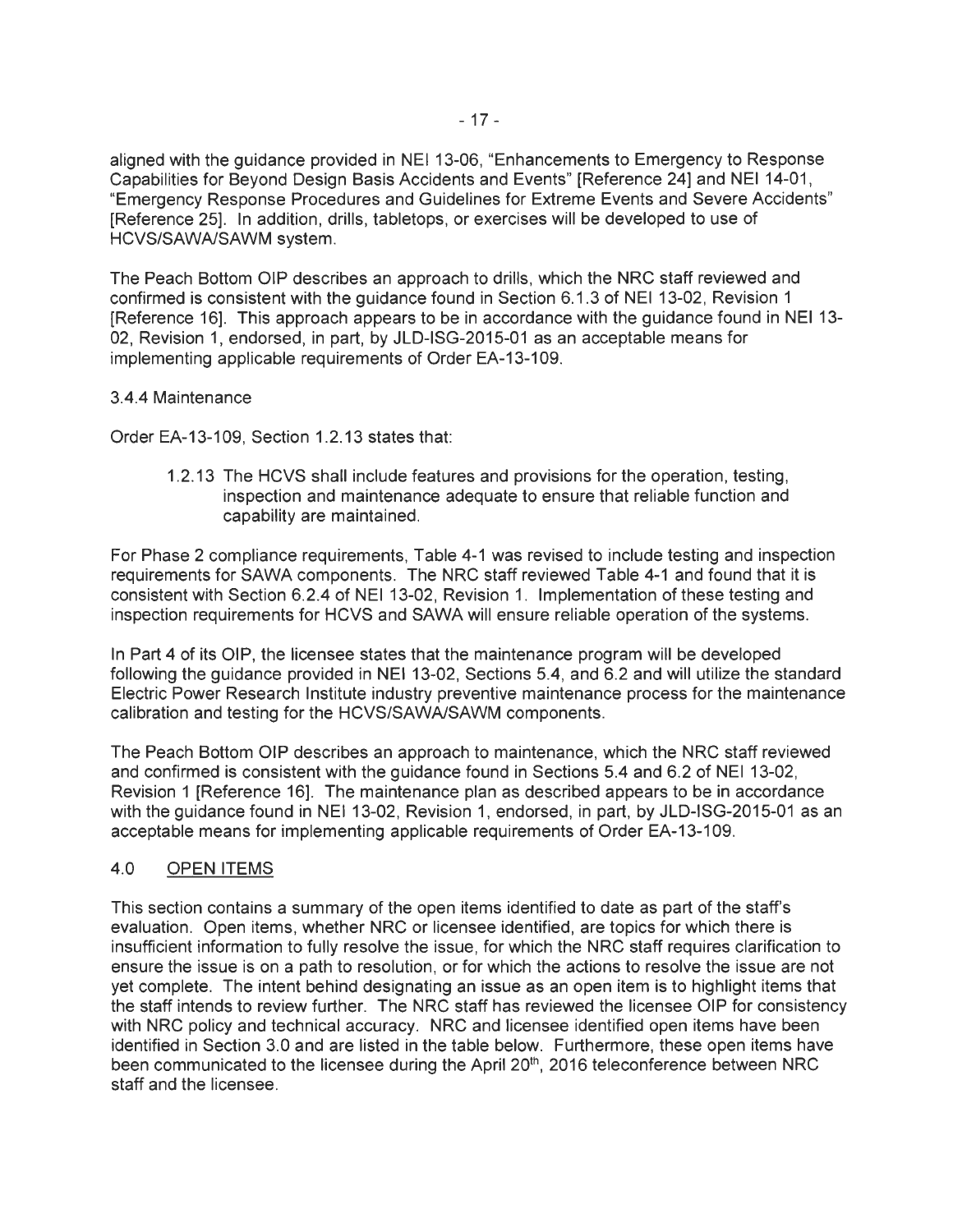|  |  | List of Open items |
|--|--|--------------------|
|  |  |                    |

| Open Item        | Action                                                                                                                                                                                                                                                                                                                                                                                     | <b>ISE Section</b> |
|------------------|--------------------------------------------------------------------------------------------------------------------------------------------------------------------------------------------------------------------------------------------------------------------------------------------------------------------------------------------------------------------------------------------|--------------------|
| 1.               | Licensee to demonstrate the SAWA equipment and controls,<br>as well as ingress and egress paths for the expected severe<br>accident conditions (temperature, humidity, radiation) for the<br>sustained operating period.                                                                                                                                                                   | Section 3.3.2.3    |
| 2.               | Licensee to demonstrate that instrumentation and equipment<br>being used for SAWA and supporting equipment is capable to<br>perform for the sustained operating period under the expected<br>temperature and radiological conditions.                                                                                                                                                      | Section 3.3.2.3    |
| 3.               | Licensee to demonstrate that containment failure as a result of<br>overpressure can be prevented without a drywell vent during<br>severe accident conditions.                                                                                                                                                                                                                              | Section 3.3.3      |
| $\overline{4}$ . | Licensee shall demonstrate whether a site specific MAAP<br>evaluation will be used to determine an initial SAWA flow rate.<br>If the evaluations performed in BWROG TP-15-011 is<br>considered, provide a description of how the plant is bounded<br>by the reference plant analysis that shows the SAWM strategy<br>is successful in making it unlikely that a drywell vent is<br>needed. | Section 3.3.3.1    |
| 5.               | Licensee to demonstrate that there is adequate<br>communication between the MCR and the Intake Structure<br>operator at the FLEX manual valve during severe accident<br>conditions.                                                                                                                                                                                                        | Section 3.3.3.4    |
| 6.               | Licensee to demonstrate the SAWM flow instrumentation<br>qualification for the expected environmental conditions.                                                                                                                                                                                                                                                                          | Section 3.3.3.4    |

# 5.0 SUMMARY

As required by Order EA-13-109, the licensee has provided an OIP for implementation of Phase 2 requirements of the order. The OIP describes how containment venting strategies will be developed and used to remove decay heat from the containment, and maintain control of containment pressure within acceptable limits during a severe accident and loss of active heat removal capability. These strategies include use of SAWA equipment to inject water into the RPV and use of a SAWM strategy to control water injection and suppression pool level to ensure the HCVS wetwell vent will remain functional for removal of decay heat from containment during the prescribed period of Sustained Operation.

The NRC staff finds that the licensee's OIP for Phase 2 of Order EA-13-109 describes: plan elements and assumptions; boundary conditions; provisions for programmatic controls, training, drills and maintenance; and an implementation schedule that, subject to acceptable closure of the above open items, appear consistent with the guidance found in NEI 13-02, Revision 1, endorsed, in part, by JLD-ISG-2015-01 as an acceptable means for implementing Phase 2 requirements of Order EA-13-109.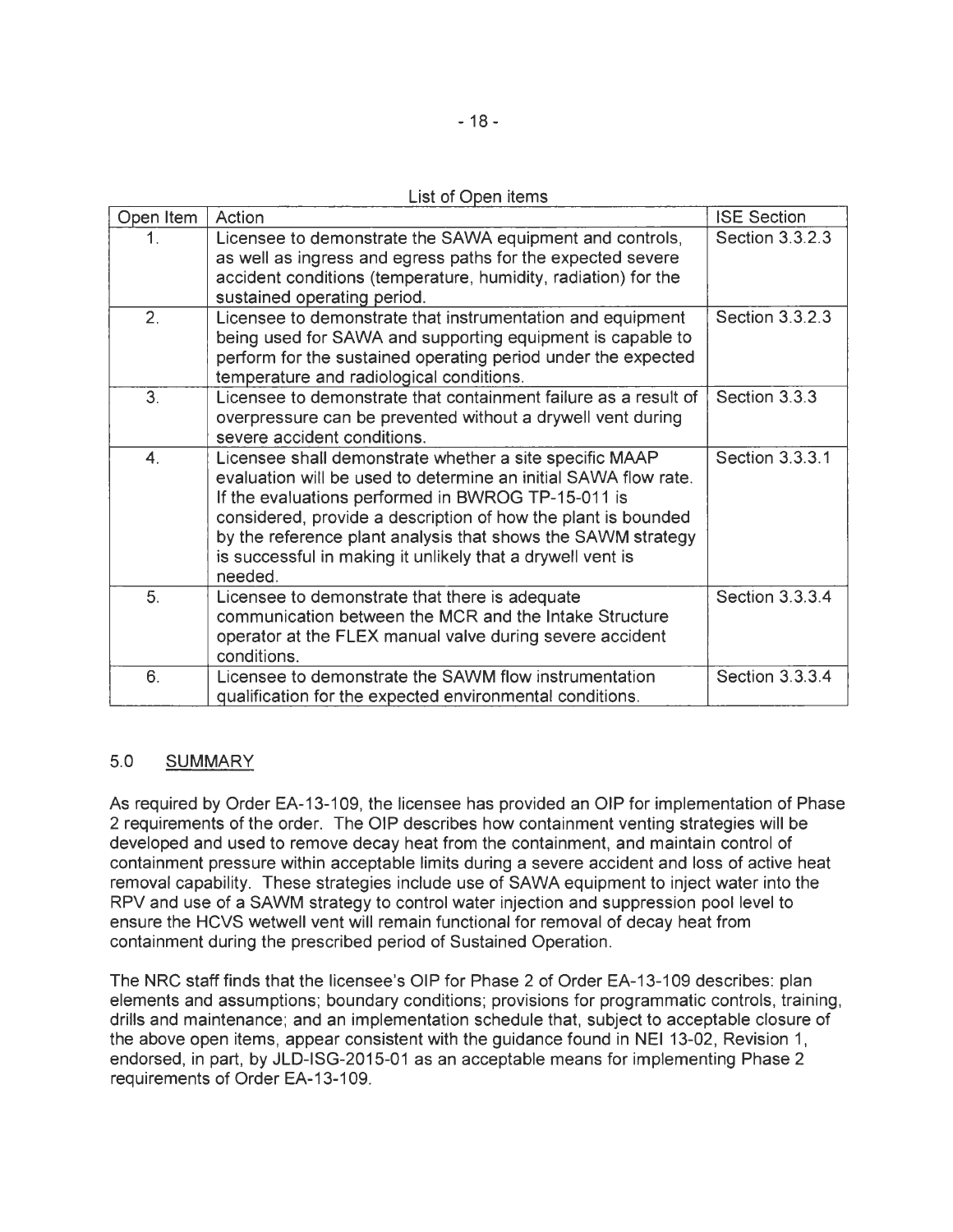### 6.0 REFERENCES

- 1. Order EA-13-109, "Order Modifying Licenses with Regard to Reliable Hardened Containment Vents Capable of Operation Under Severe Accident Conditions," June 6, 2013 (Agencywide Documents Access and Management System (ADAMS) Accession No. ML 13143A321).
- 2. Letter from Exelon to NRC, Exelon's Overall Integrated Plan for Peach Bottom Atomic Power Station in Response to June 6, 2013, Commission Order Modifying Licenses with Regard to Reliable Hardened Containment Vents Capable of Operation Under Severe Accident Conditions Phase 1 (Order EA-13-109)," dated June 30, 2014 (ADAMS Accession No. ML 14181A301).
- 3. Letter from Exelon to NRC, "Peach Bottom Atomic Power Station Units 2 and 3 Interim Staff Evaluation Related to Overall Integrated Plan in Response to Phase 1 of order EA-13-109 (Severe Accident Capable Hardened Vents)," dated February 12, 2015 (ADAMS Accession No. ML 15026A469).
- 4. Letter from Exelon to NRC, "Peach Bottom Atomic Power Station Units 2 and 3 Phase 1 (Updated) and Phase 2 Overall Integrated Plan in Response to June 6, 2013 Commission Order Modifying Licenses with Regard to Reliable Hardened Containment Vents Capable of Operation Under Severe Accident Conditions (Order Number EA-13- 109)," dated December 15, 2015 (ADAMS Accession No. ML 15364A015).
- 5. SECY-11-0093, "Near-Term Report and Recommendations for Agency Actions Following the Events in Japan", (ADAMS Accession No. ML111861807).
- 6. SRM-SECY-11 -0124, "Recommended Actions to be taken Without Delay from the Near-Term Task Force Report", (ADAMS Accession No. ML 112911571).
- 7. SRM-SECY-11-0137, "Prioritization of Recommended Actions to be Taken in Response to Fukushima Lessons Learned", (ADAMS Accession No. ML113490055).
- 8. SRM-SECY-11-0093, "Staff Requirements SECY-11-0093 Near-Term Report and Recommendations for Agency Actions following the Events in Japan," August 19, 2011 (ADAMS Accession No. ML112310021).
- 9. SECY-12-0025, "Proposed Orders and Requests for Information in Response to Lessons Learned from Japan's March 11, 2011, Great Tohoku Earthquake and Tsunami," February 17, 2012 (ADAMS Accession No. ML12039A103).
- 10. SRM-SECY-12-0025, "Staff Requirements SECY-12-0025 Proposed Orders and Requests for Information in Response to Lessons Learned from Japan's March 11 , 2011 , Great Tohoku Earthquake and Tsunami," March 9, 2012 (ADAMS Accession No. ML 120690347).
- 11 . Order EA-12-050, "Order Modifying Licenses with Regard to Reliable Hardened Containment Vents," March 9, 2012 (ADAMS Accession No. ML 12054A694).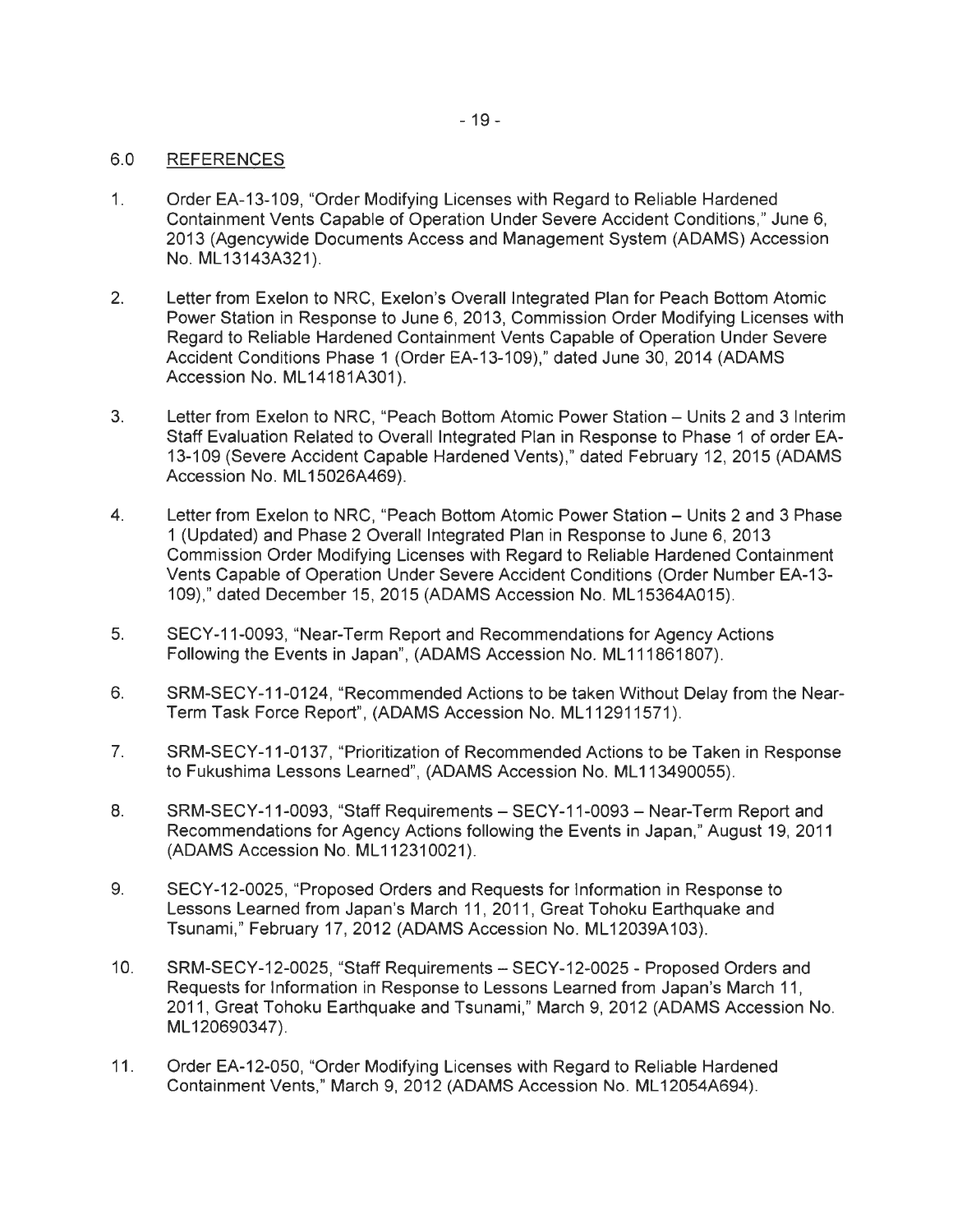- 12. SECY-12-0157, "Consideration of Additional Requirements for Containment Venting Systems for Boiling Water Reactors with Mark I and Mark II Containments", November 26, 2012 (ADAMS Accession No. ML 12325A704).
- 13. SRM-SECY-12-0157, "Staff Requirements SECY-12-0157, "Consideration Of Additional Requirements For Containment Venting Systems For Boiling Water Reactors With Mark I And Mark II Containments", March 19, 2013 (ADAMS Accession No. ML13078A017).
- 14. NEI 13-02, 'Industry Guidance for Compliance with Order EA-13-109 (NEI 13-02 Rev.O) , "BWR Mark I and II , Reliable Hardened Containment Vents Capable of Operation Under Severe Accident Conditions. "November 12, 2013 (ADAMS Accession No. ML 13316A853).
- 15. Interim Staff Guidance JLD-ISG-2013-02, "Compliance with Order EA-13-109, Severe Accident Reliable Hardened Containment Vents," November 14, 2013 (ADAMS Accession No. ML 13304B836).
- 16. NEI 13-02, "Industry Guidance for Compliance with Order EA-13-109," Revision 1, April 23, 2015 (ADAMS Accession No. ML15113B318).
- 17. Interim Staff Guidance JLD-ISG-2013-02, "Compliance with Phase 2 of Order EA-13- 109, Severe Accident Reliable Hardened Containment Vents," April 29, 2015 (ADAMS Accession No. ML15104A118).
- 18. Nuclear Regulatory Commission Audits Of Licensee Responses To Phase 1 of Order EA-13-109 to Modify Licenses With Regard To Reliable Hardened Containment Vents Capable Of Operation Under Severe Accident Conditions (ADAMS Accession No. ML14126A545).
- 19. Order EA-12-049, "Order to Modify Licenses with Regard to Requirements for Mitigation Strategies for Beyond-Design-Basis External Events", March 12, 2012 (ADAMS Accession No. ML 12054A735).
- 20. Peach Bottom Atomic Power Station Interim Staff Evaluation Relating to Overall Integrated Plan in Response to Order EA-12-049 (Mitigation Strategies) (ADAMS Accession No. ML 13220A 105).
- 21 . Letter from Exelon to NRC, Exelon Overall Integrated Plan for the Peach Bottom Atomic Power Station in Response to March 12, 2012, Commission Order Modifying Licenses with Regard to Requirements for Mitigation Strategies for Beyond-Design-Basis External Events (Order Number EA-12-049), dated February 28, 2013 (ADAMS Accession No. ML13059A305).
- 22. NUREG-1935, State-of-the-Art Reactor Consequence Analyses (SOARCA) Report (ADAMS Accession No. ML 12332A058).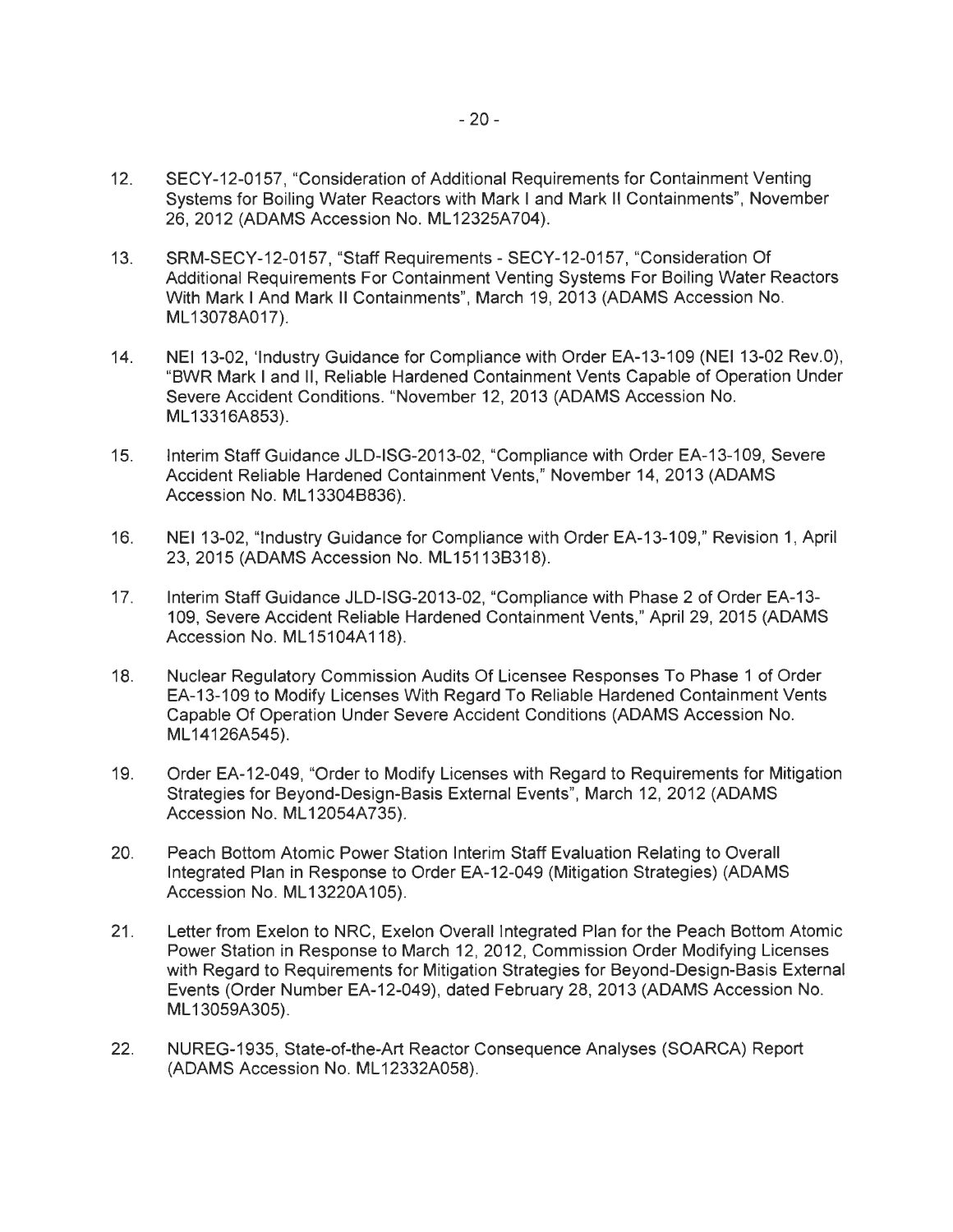- 23. Letter from NEI to NRC, "Hardened Containment Venting System (HCVS) Phase 1 and 2 Overall Integrated Plan Template," Revision 1, dated September 22, 2015, and Frequently Asked Questions (FAQs) 10, 11 , 12, and 13 (ADAMS Accession No. ML 15273A141).
- 24. NEI 13-06, Enhancements to Emergency Response Capabilities for Beyond Design Basis Accidents and Events, Revision 0, dated March 2014.
- 25. NEI 14-01 , Emergency Response Procedures and Guidelines for Extreme Events and Severe Accidents, Revision 0, dated March 2014.
- 26. Letter from NRC to NEI endorsing, "Hardened Containment Venting System (HCVS) Phase 1 and 2 Overall Integrated Plan Template," Revision 1, dated October 8, 2015, and FAQs 10, 11, 12, 13 (ADAMS Accession No. is ML15271A148).
- 27. NEI 12-06, "Diverse and Flexible Coping Strategies (FLEX) Implementation Guide," Revision 0, dated August 2012.
- 28. Interim Staff Guidance JLD-ISG-2012-01 , "Compliance with Order EA-12-049, Mitigation Strategies for Beyond-Design-Basis External Events," dated August 29, 2012.

| <b>Principal Contributors:</b> | <b>Bruce Heida</b>     |  |
|--------------------------------|------------------------|--|
|                                | <b>Brian Lee</b>       |  |
|                                | <b>Brett Titus</b>     |  |
|                                | <b>Rajender Auluck</b> |  |

Date: August 2, 2016